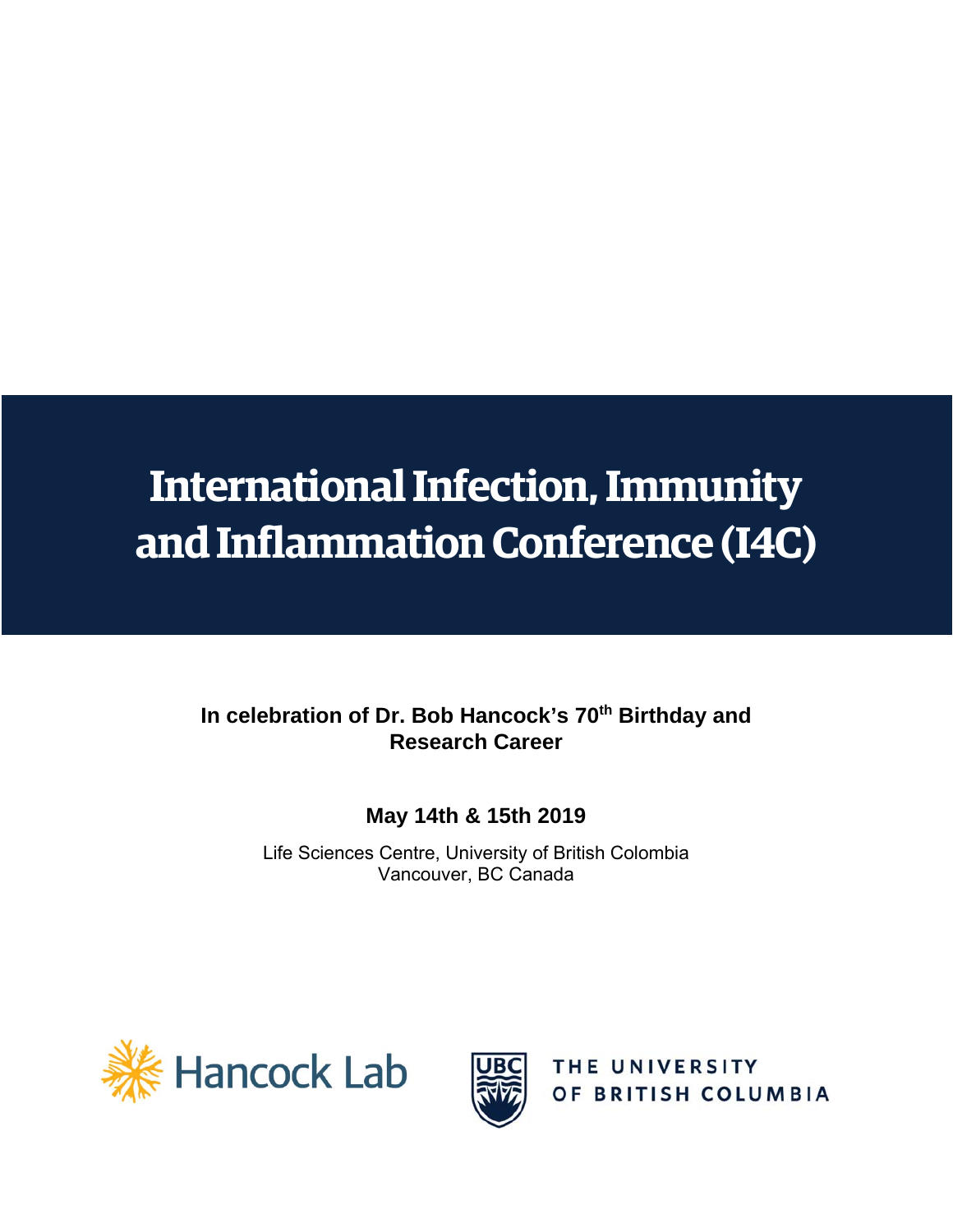

#### **Welcome from the organizing committee**

It is with great honour and privilege to welcome you to the first annual **International Infection, Immunity and Inflammation Conference (I4C)** at the University of British Columbia in Vancouver, Canada. We are pleased to bring together a diverse group of researchers, academics, and industry leaders to share with you the latest in the fields of *Pseudomonas*, Systems Biology, Peptides, New Therapeutic Discoveries and Innate Immunity.

We hope you will take this excellent opportunity to network, learn, and exchange ideas about the field with colleagues in the field from all over the world.

Organizing Committee,

Dawn Bowdish, McMaster University Bob Hancock, University of British Columbia Evan Haney, University of British Columbia Neeloffer Mookherjee, University of Manitoba Joerg Overhage, Carleton University



### **Welcome from R.E.W. "Bob" Hancock**

The I4C is being held to celebrate the 70th birthday and 40-year research career of Bob Hancock at UBC. During his time at UBC he has made numerous break-throughs in the field of cationic host defence (antimicrobial) peptides and finding alternate treatments to antibiotic resistance.

Hancock is "considered a world leader in his field" and over his career he has published more than 720 papers and reviews, has 65 patents awarded, and is an ISI highly cited author in Microbiology with more than 72,000 citations and an h-index of 153. He has won several awards and is an Officer of the Order of

Canada. He is a co-founder of Migenix, Inimex Pharmaceuticals, ABT Innovations, Sepset Biotherapeutics, and the Centre for Drug Research and Development.

Currently Hancock and his lab's research interests include small cationic peptides as novel antimicrobials, broad-spectrum anti-biofilm agents, and modulators of innate immunity, the development of novel treatments for antibiotic resistant infections and inflammation, the systems biology of innate immunity, inflammatory diseases and *Pseudomonas aeruginosa*, and antibiotic uptake and resistance.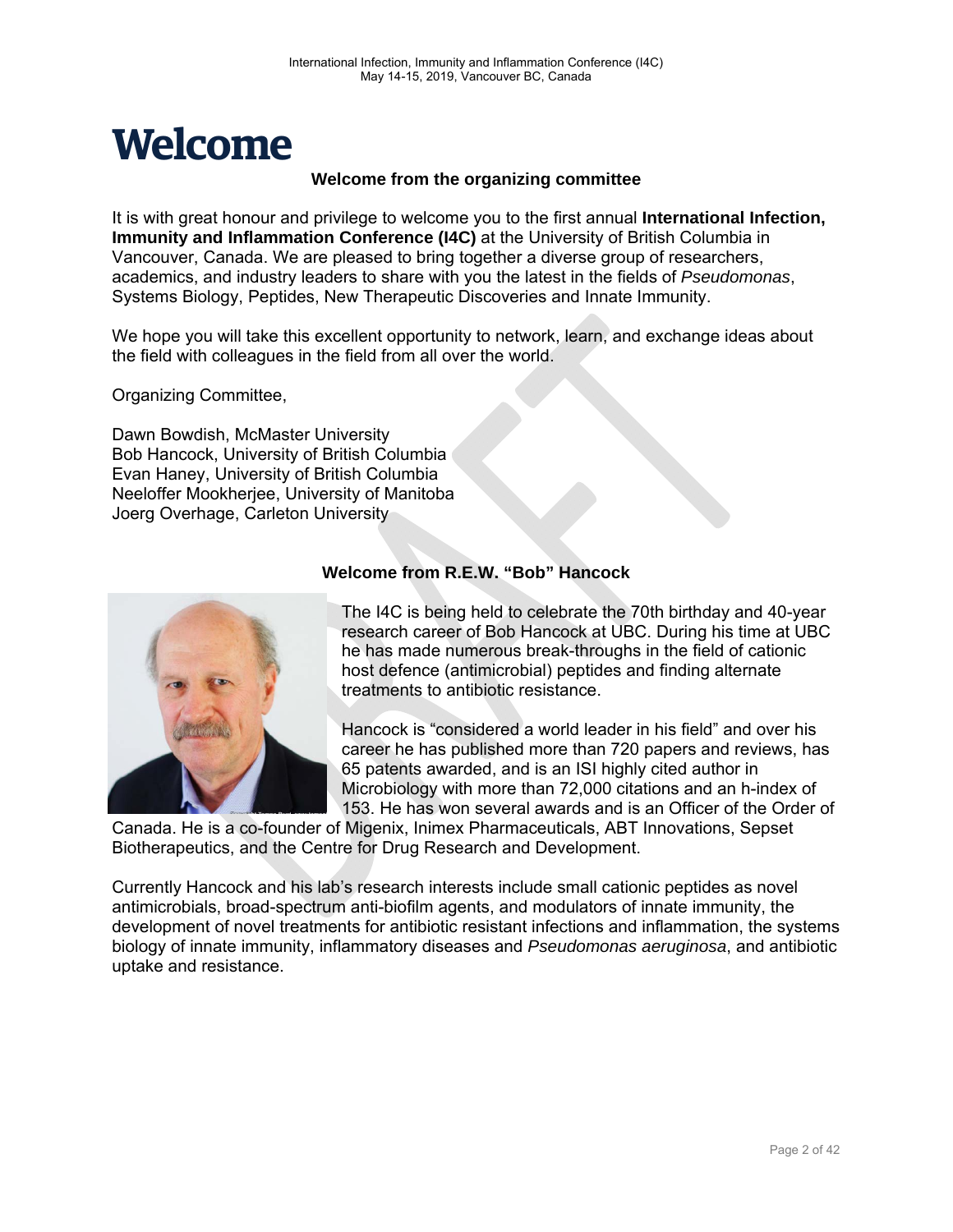### **Support:**

The organizing committee gratefully acknowledges the support of the following:

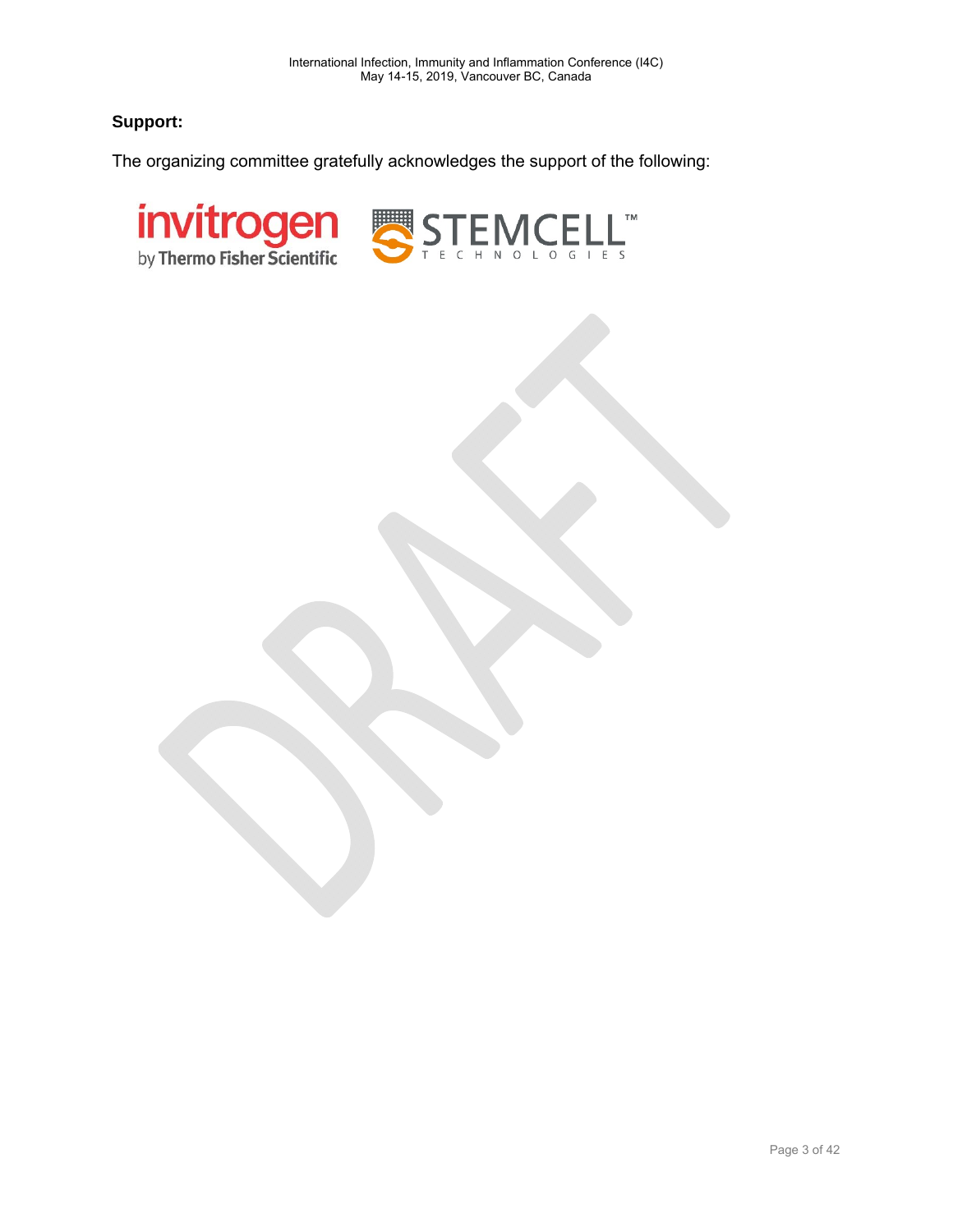## **The University of British Columbia**

**\*Please note there is no food or drink in the lecture theatre.\*** 

#### **Internet Access**

Wifi Wireless internet is available by connecting to the ubcvisitor network, for free light browsing, no login required. If you are from another education institution that uses eduroam you can also access that network at UBC.

- Select the "ubcvisitor" wireless network on your wireless device.
- Open up a web browser, and you will be directed to the login page.

### **University of British Columbia (UBC)**

Located on the traditional unceded territory of the Musqueam people, UBC's Vancouver campus is set at the edge of a peninsula overlooking the Strait of Georgia and the Salish Sea. The city of Vancouver is a short distance away and provides a sparkling backdrop for a university continually shaping its place as a world leader in research and teaching. From breathtaking ocean views to snow dusted mountaintops, world-renowned gardens and entertainment, the campus promises to welcome alumni and visitors at every step. We hope you left time in your travel schedule to explore UBC. Here are some interesting things to see on campus:

#### **Museums and Galleries**

Beaty Biodiversity Museum www.beatymuseum.ubc.ca

Irving K. Barber Learning Centre ikblc.ubc.ca

Morris and Helen Belkin Art Gallery www.belkin.ubc.ca

Museum of Anthropology www.moa.ubc.ca

Pacific Museum of the Earth pme.ubc.ca

#### **Gardens**

Nitobe Memorial Garden www.botanicalgarden.ubc.ca/nitobe

UBC Botanical Garden www.botanicalgarden.ubc.ca

#### **UBC Welcome Centre**

The UBC Welcome Centre is located in the Robert H. Lee Alumni Centre and is the perfect place to start your journey on the Vancouver campus. Their knowledgeable staff can answer your questions, provide maps and directions and let you know what events are happening during your visit. Located at 6163 University Blvd, or call: 604-822-3313

8:00 a.m. – 6:00 p.m. Monday to Friday

8:00 a.m. – 4:00 p.m. Saturday

10:00 a.m. – 4:00 p.m. Sunday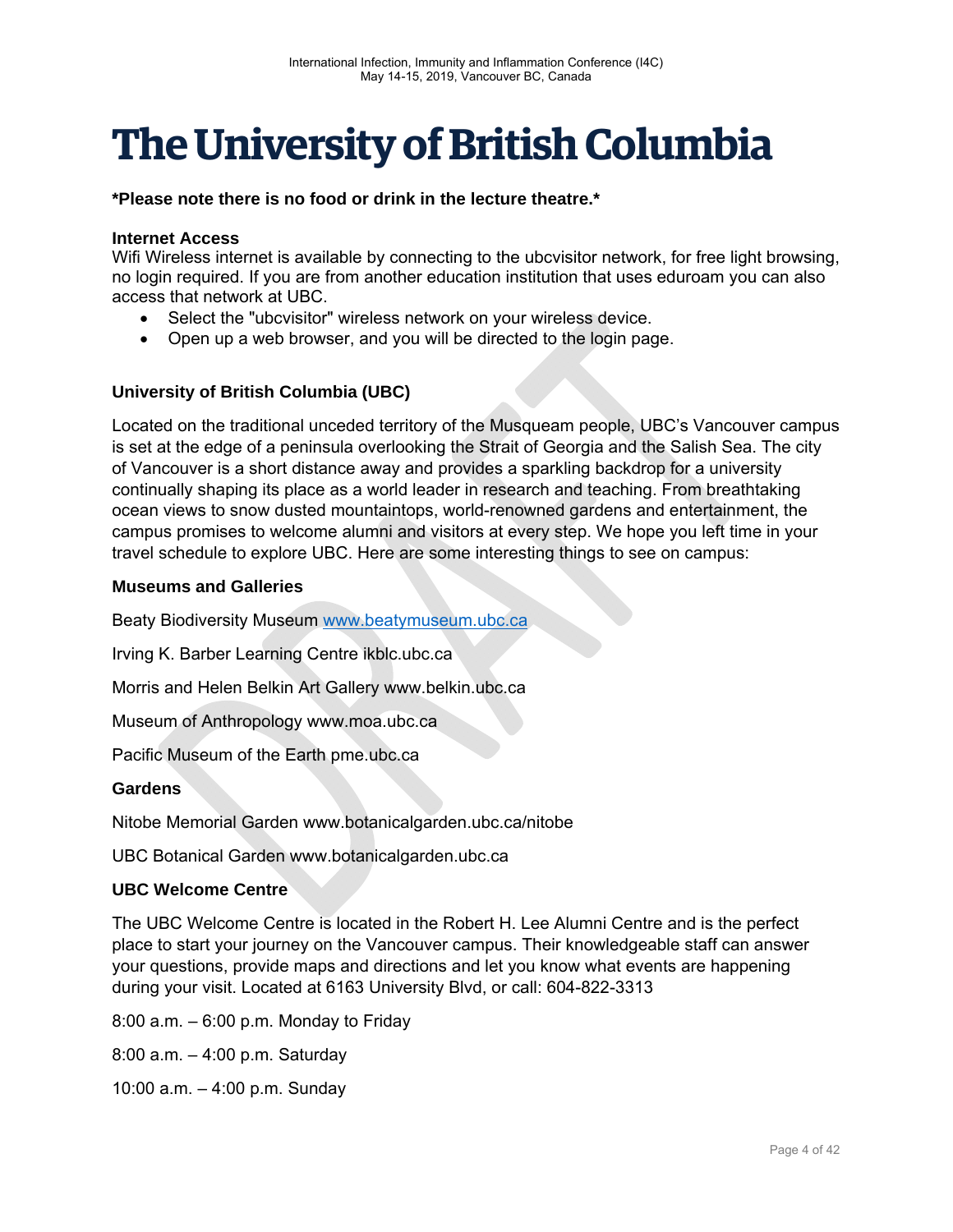## **PROGRAM**

# Day 1: Tuesday May 14<sup>th</sup> 2019

### **Registration**

| 08:00-08:30              | Registration: Outside LSC 1 |  |
|--------------------------|-----------------------------|--|
|                          |                             |  |
| <b>Symposium Opening</b> |                             |  |

| 08:30-08:40 | Welcome, instruction and general information |
|-------------|----------------------------------------------|
|             | Dawn Bowdish                                 |
|             |                                              |
|             | On behalf of the organizing committee        |
| 08:40-08:55 | Symposium Introduction                       |
|             |                                              |
|             | <b>Bob Hancock</b>                           |
|             | Professor, University of British Columbia    |

### **Session One:** *Pseudomonas*

### **Chair: Joerg Overhage**

| <b>Session One: Pseudomonas</b> |                                                                                                                                                                      |  |  |  |
|---------------------------------|----------------------------------------------------------------------------------------------------------------------------------------------------------------------|--|--|--|
| <b>Chair: Joerg Overhage</b>    |                                                                                                                                                                      |  |  |  |
| 08:55-09:15                     |                                                                                                                                                                      |  |  |  |
|                                 | <b>Karl-Erich Jaeger</b><br>University of Düsseldorf and Forschungszentrum Jülich                                                                                    |  |  |  |
| 09:15-09:30                     | Let's stick together – adaptation of $P$ . aeruginosa to reactive chlorine<br>stress<br><b>Joerg Overhage</b>                                                        |  |  |  |
| 09:30-09:45                     | <b>Carleton University</b><br>A multi-host approach to identifying the origin of host association in<br>Pseudomonas<br>Cara Haney,<br>University of British Columbia |  |  |  |
| 09:45-10:05                     | <b>Fiona Brinkman</b><br><b>Simon Fraser University</b>                                                                                                              |  |  |  |
| 10:05-10:25                     | Aminoglycoside-promoted changes to lipopolysaccharide in<br>Pseudomonas aeruginosa: involvement of the MexXY multidrug efflux<br>system                              |  |  |  |
|                                 | <b>Keith Poole</b><br><b>Queen's University</b>                                                                                                                      |  |  |  |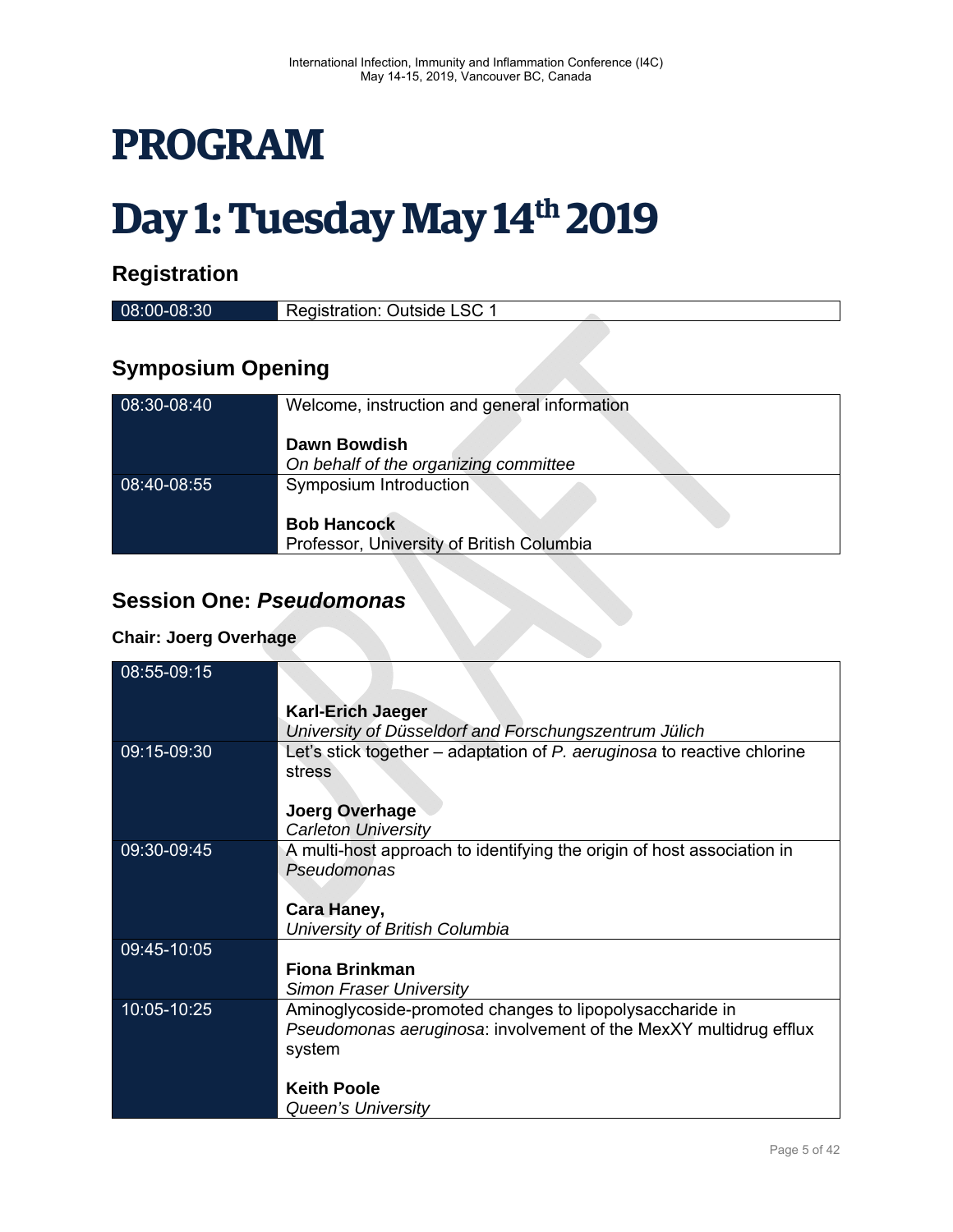| 11:00-11:10 | <b>Trainee talk</b>                                             |
|-------------|-----------------------------------------------------------------|
|             | <b>Summit Therapeutics</b>                                      |
|             | Elena Breidenstein                                              |
|             |                                                                 |
|             | Enabled by the Discuva Platform                                 |
| 10:45-11:00 | Discovery and Development of New Mechanism Novel Antimicrobials |
|             | Jacobs University Bremen                                        |
|             |                                                                 |
|             | <b>Roland Benz</b>                                              |
|             |                                                                 |
|             | key amino acids at the channel constrictions                    |
|             | specific OprP- porin of Pseudomonas aeruginosa by exchanging    |
| 10:25-10:45 | Conversion of the pyrophosphate-specific OprO- into phosphate-  |

| 11:10-11:30                  | Coffee Break |  |  |
|------------------------------|--------------|--|--|
|                              |              |  |  |
| <b>Session Two: Peptides</b> |              |  |  |
| <b>Chair: Evan Haney</b>     |              |  |  |
|                              |              |  |  |

### **Session Two: Peptides**

### **Chair: Evan Haney**

| 11:30-11:55 | Regulating Host Defence Against Infection: the Cathelicidin Fire Alarm    |
|-------------|---------------------------------------------------------------------------|
|             | <b>Donald J Davidson</b>                                                  |
|             | University of Edinburgh                                                   |
| 11:55-12:10 | Exploring the Chemical Space of Multifaceted Host Defence Peptides        |
|             |                                                                           |
|             | <b>Evan Haney</b>                                                         |
|             | University of British Columbia                                            |
| 12:10-12:30 |                                                                           |
|             | <b>Havard Jenssen</b>                                                     |
|             | <b>Roskilde University</b>                                                |
| 12:30-13:30 | Lunch                                                                     |
| 13:30-13:55 | Synthetic antibacterial and antibiofilm peptides to combat infections and |
|             | tumours                                                                   |
|             |                                                                           |
|             | <b>Peter Nibbering</b>                                                    |
|             | <b>Leiden University Medical Center</b>                                   |
| 13:55-14:15 | Strategies to mitigate antimicrobial peptide toxicity                     |
|             |                                                                           |
|             | <b>Suzana K Straus</b>                                                    |
|             | University of British Columbia                                            |
| 14:15-14:35 |                                                                           |
|             | <b>Cesar de La Fuente-Nunez</b>                                           |
|             | Massachusetts Institute of Technology                                     |
| 14:35-14:45 | <b>Trainee talk</b>                                                       |
|             |                                                                           |
|             |                                                                           |

14:45-15:15 Coffee Break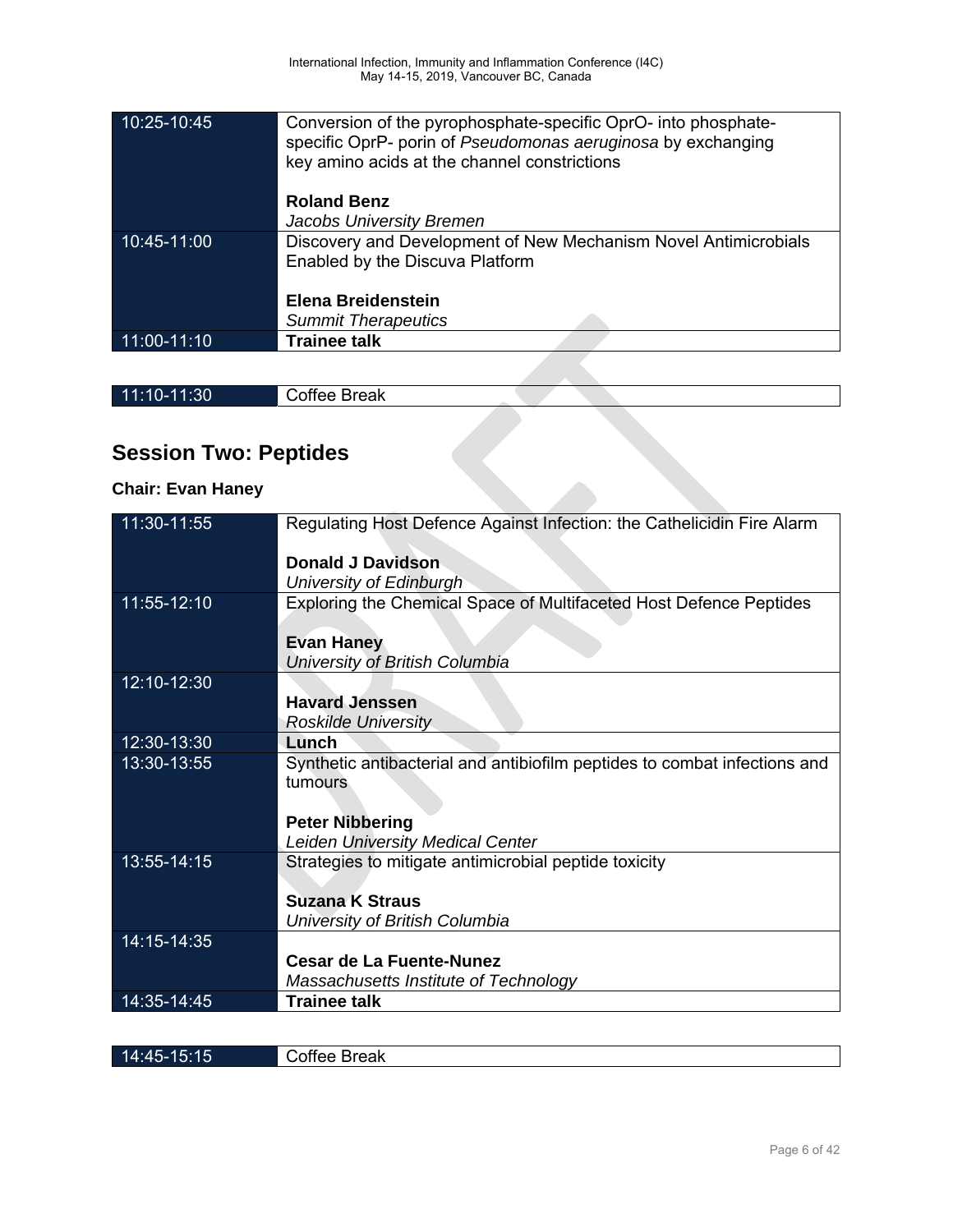### **Session Three: Innate Immunity**

### **Chair: Dawn Bowdish**

| 15:15-15:50 |                                                                       |
|-------------|-----------------------------------------------------------------------|
|             | <b>Stephen Stick</b>                                                  |
|             | <b>Telethon Kids Centre for Respiratory Research</b>                  |
| 15:50-16:10 |                                                                       |
|             | Dawn Bowdish                                                          |
|             | <b>McMaster University</b>                                            |
| 16:10-16:30 | New strategies for prevention and treatment of Pseudomonas            |
|             | aeruginosa infections                                                 |
|             |                                                                       |
|             | Bernd H. A. Rehm                                                      |
|             | <b>Griffith University</b>                                            |
| 16:30-16:50 | Utilising differentiated wild type and knockout human stem cells to   |
|             | investigate mechanisms of innate immunity in macrophages              |
|             |                                                                       |
|             | <b>Christine Hale</b>                                                 |
|             | <b>Wellcome Sanger Institute</b>                                      |
| 16:50-17:10 | Transgenerational immune protection in the pacific oyster Crassostrea |
|             | gigas                                                                 |
|             |                                                                       |
|             | <b>Celine Cosseau</b>                                                 |
|             | <b>Host Pathogen Environment interaction Laboratory</b>               |
| 17:10-17:30 | Childhood vasculitis syndromes microscopic polyangiitis (MPA) and     |
|             | granulomatosis with polyangiitis (GPA) have different etiologies as   |
|             | indicated by integrating blood transcriptomic and clinical metadata   |
|             |                                                                       |
|             | <b>Kelly Brown</b>                                                    |
|             | University of British Columbia                                        |

# Day 2: Wednesday May 15<sup>th</sup> 2019

#### 08:30-9:00 Coffee

### **Session Four: Systems Biology**

#### **Chair: Amy Lee**

| 09:00-09:25 | Studying emerging diseases through genomics and stem cells;<br>Antibiotic resistant typhoid as an exemplar |
|-------------|------------------------------------------------------------------------------------------------------------|
|             | <b>Gordon Dougan</b><br>University of Cambridge and Wellcome Sanger Institute                              |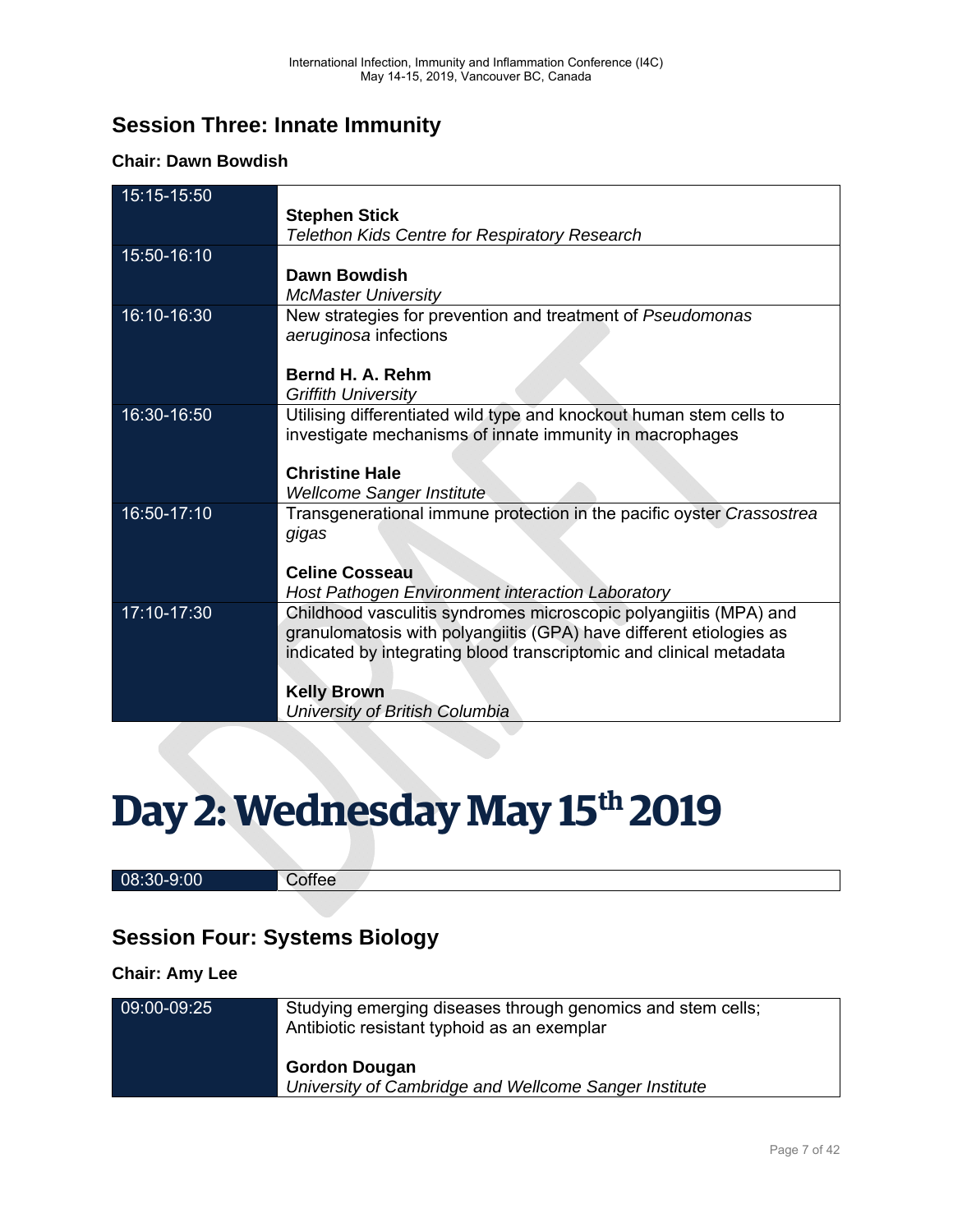| 09:25-09:45 | <b>Transcriptional Profiling of Stem Cell-Derived Macrophages Provide</b><br>Functional Insights to Genome-wide Association Studies<br>Amy Lee<br>University of British Columbia                          |
|-------------|-----------------------------------------------------------------------------------------------------------------------------------------------------------------------------------------------------------|
| 09:45-10:05 | <b>Andrew Currie</b><br><b>Murdoch University</b>                                                                                                                                                         |
| 10:05-10:25 | The influence of microbiota in early-life on optimal vaccine responses<br><b>David Lynn</b><br>South Australian Health & Medical Research Institute                                                       |
| 10:25-10:45 | Towards Immersive Network-based Visual Analytics for Systems<br>Biology<br><b>Jeff Xia</b><br><b>McGill University</b>                                                                                    |
| 10:45-11:05 | Characterizing the molecular determinants underlying severe Ebola<br>virus disease and post-recovery persistence: science under negative<br>pressure<br><b>Jason Kindrachuk</b><br>University of Manitoba |
| 11:05-11:15 | <b>Trainee talk</b>                                                                                                                                                                                       |
|             |                                                                                                                                                                                                           |

|                   |       |  | ___________                                                                                                             |                             |  |  |
|-------------------|-------|--|-------------------------------------------------------------------------------------------------------------------------|-----------------------------|--|--|
| 11<br>-12:15<br>. | Lunch |  | ______<br>______<br>_____<br><b>Contract Contract</b><br><b>Contract Contract</b><br>the property of the control of the | ______<br><b>TELEVISION</b> |  |  |
|                   |       |  | ___________                                                                                                             |                             |  |  |

## **Session Five: New Therapeutic Discoveries**

### **Chair: Neeloffer Mookherjee**

| 12:1512:40  | Oral Blis- Streptococcus salivarius probiotics to promote a healthy oral<br>microbiota                                                        |
|-------------|-----------------------------------------------------------------------------------------------------------------------------------------------|
|             | <b>John Hale</b>                                                                                                                              |
|             | <b>Blis Technologies</b>                                                                                                                      |
| 12:40-13:00 |                                                                                                                                               |
|             | <b>Neeloffer Mookherjee</b>                                                                                                                   |
|             | University of Manitoba                                                                                                                        |
| 13:00-13:20 | Small molecules that repress exopolysaccharide expression have<br>antibiofilm and antivirulence activities against Pseudomonas<br>aeruginosa. |
|             | <b>Shawn Lewenza</b>                                                                                                                          |
|             | Athabasca University                                                                                                                          |
| 13:20-13:40 |                                                                                                                                               |
|             | <b>Melissa Brown</b>                                                                                                                          |
|             | <b>Flinders University</b>                                                                                                                    |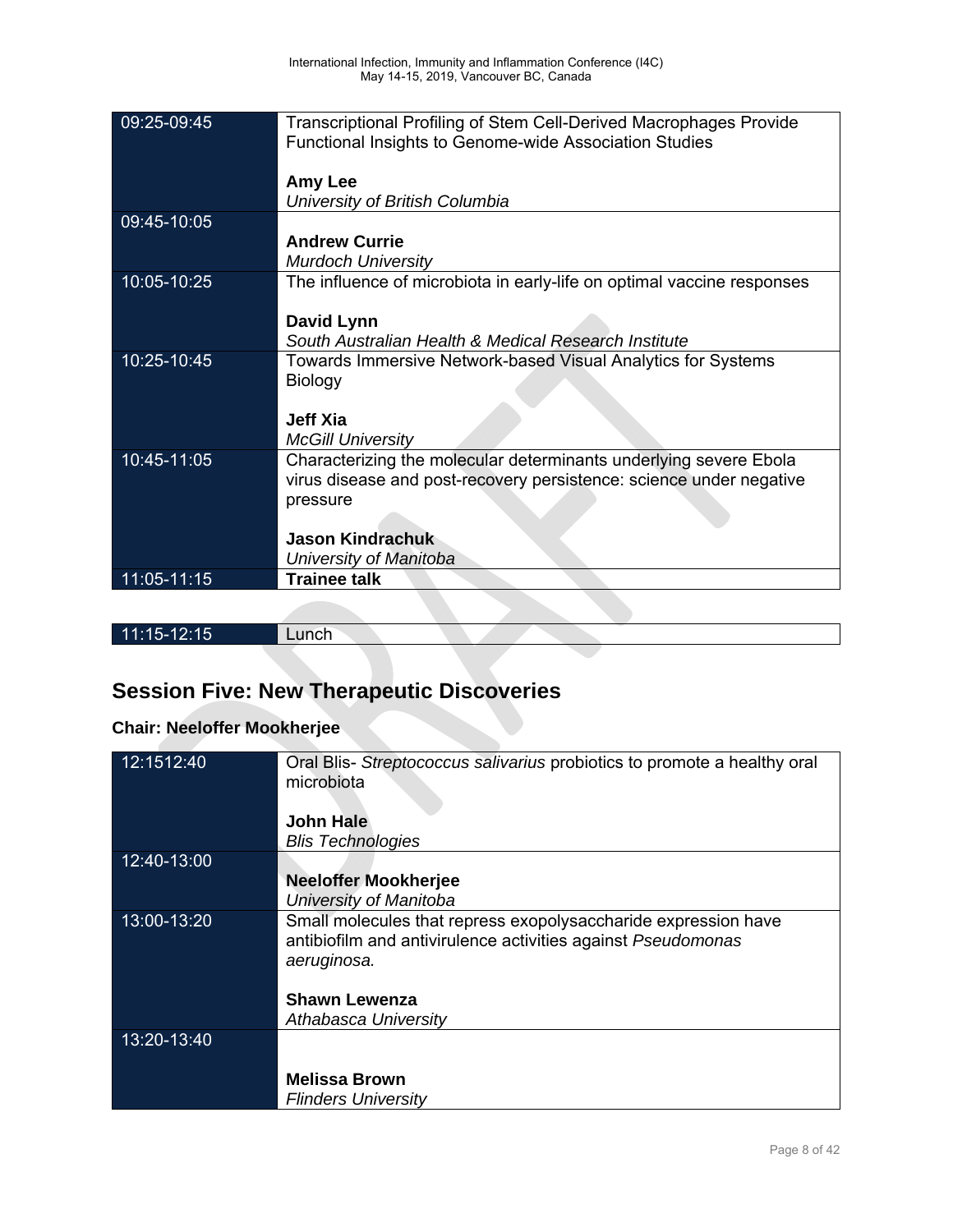| 13:40-14:00     | Bacterial chemotaxis and changing paradigms.<br>Victoria Korolik<br><b>Griffith University</b>                                                   |
|-----------------|--------------------------------------------------------------------------------------------------------------------------------------------------|
| $14:00 - 14:20$ | Signaling heterogeneity in the conserved PhoPQ-PmrD-PmrAB<br>regulatory cascade governing host-defence peptide resistance in<br>Escherichia coli |
|                 | <b>Joe McPhee</b>                                                                                                                                |
|                 | <b>Ryerson University</b>                                                                                                                        |
| 14:20-14:30     | <b>Trainee talk</b>                                                                                                                              |
|                 |                                                                                                                                                  |

| 14:30-17:00 | <b>Poster Session</b>                             |
|-------------|---------------------------------------------------|
|             | <b>Bob Hancock</b><br>University British Columbia |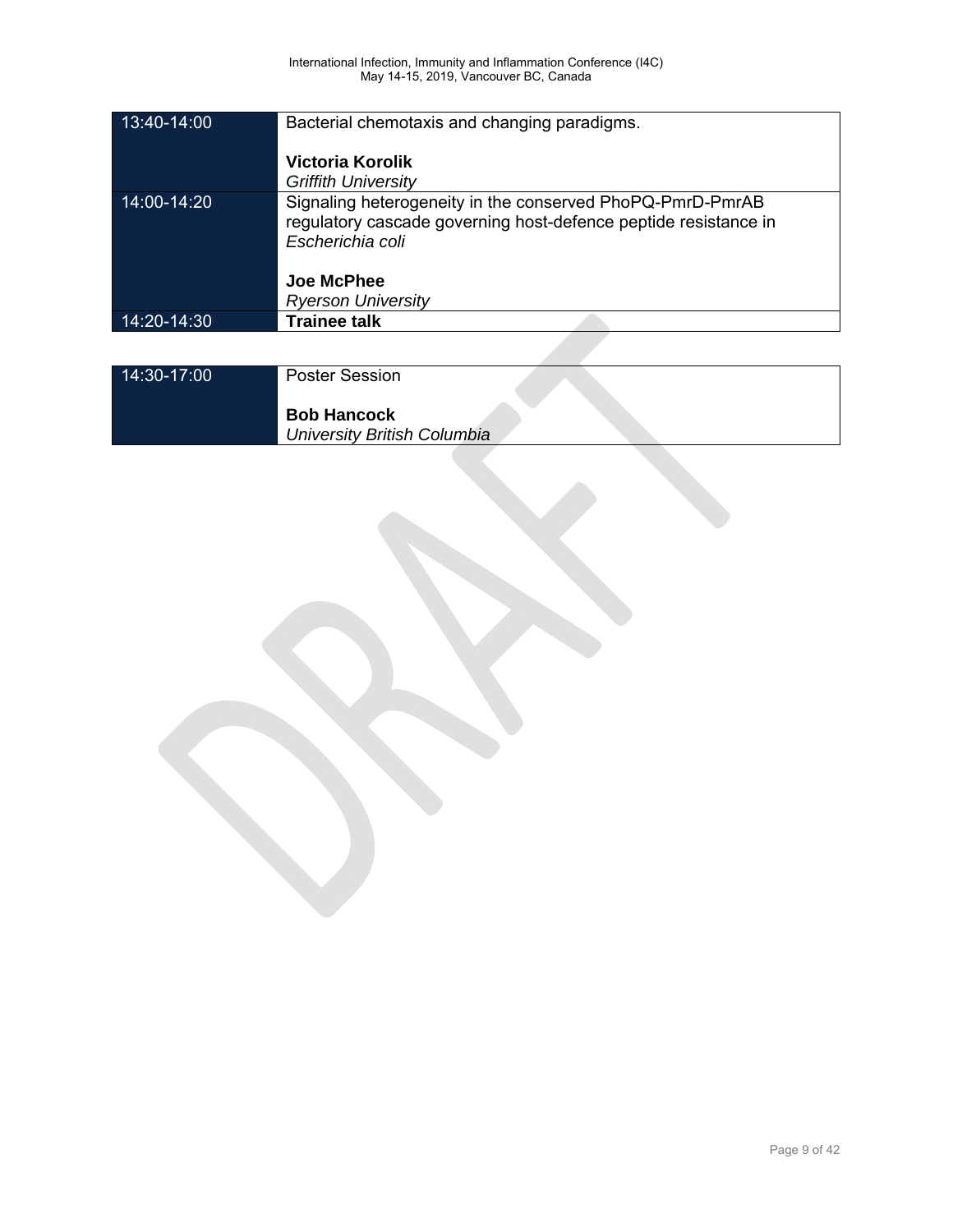

**Day 1 Session one** *Pseudomonas*



### **Karl-Erich Jaeger**

University of Düsseldorf Forschungszentrum Jülich Germany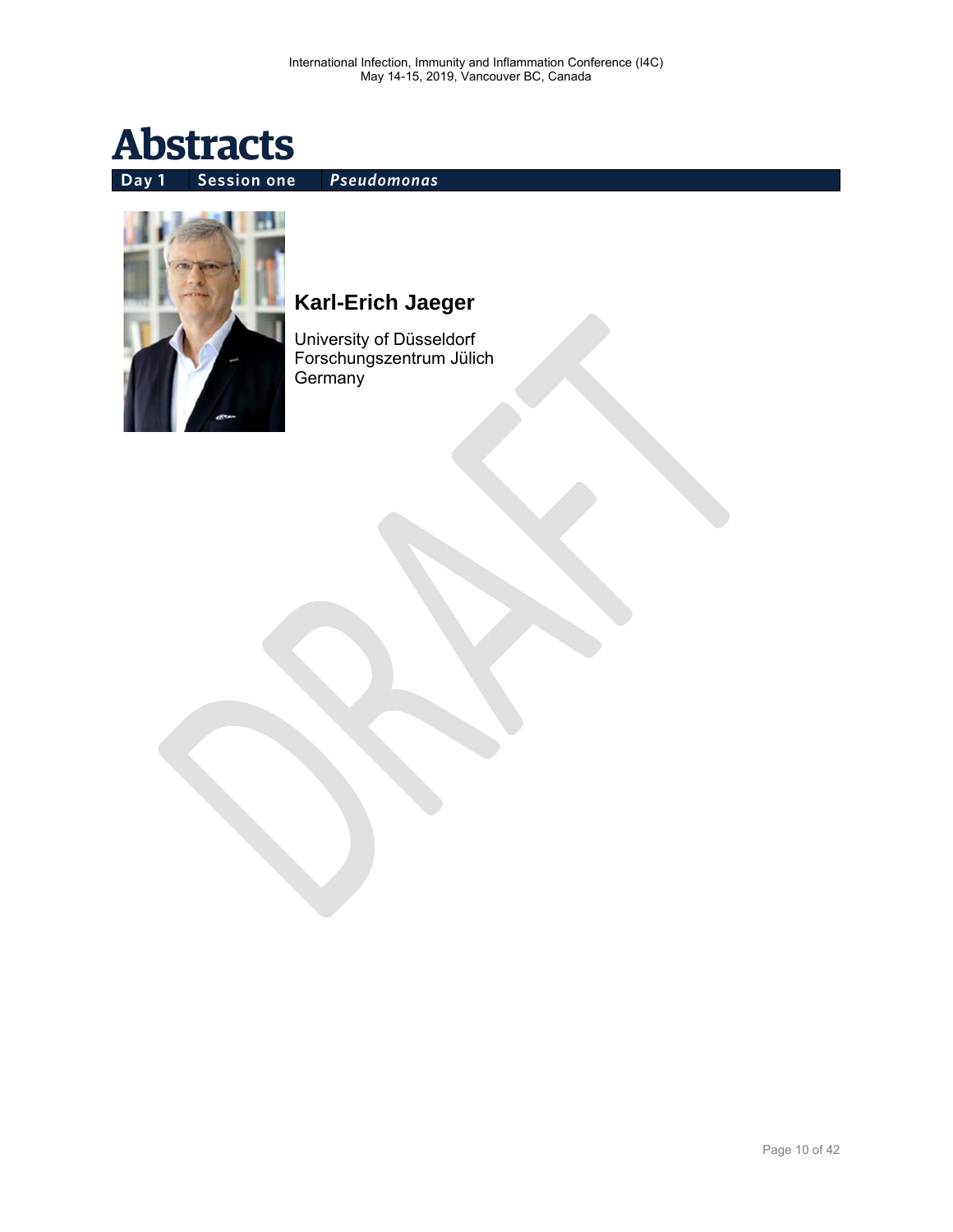



### **Joerg Overhage**

Carleton University Ottawa, Canada

### **Let's stick together – adaptation of** *P. aeruginosa* **to reactive chlorine stress**

Bacteria are able to survive under a variety of often harmful environmental conditions such as heat or cold, nutrient limitation or antimicrobial treatment due to a multitude of adaptation processes and stress responses. One important adaptation and survival strategy exhibited by a wide range of bacteria is the formation of biofilms. Biofilms are communities of microorganisms attached to a surface and embedded in a self-produced, polymeric matrix. Biofilm bacteria have been shown to possess unique characteristics including increased stress resistance and higher antimicrobial tolerance leading to failures in bacterial eradication in many technical and clinical settings including drinking water industries and hospitals.

Here, we investigated the adaptation of *P. aeruginosa* to reactive chlorine species including hypochlorite (HClO), a phagocyte-derived host defense compound and frequently used disinfectant (household bleach). We identified that reactive chlorine species strongly stimulated *P. aeruginosa* stress responses and increased biofilm formation at sublethal concentrations. This enhanced formation of biofilms was very specific to reactive chlorine species such as hypochlorite and chloramine, but did not occur in response to other tested oxidants likes hydrogen peroxide  $[H_2O_2]$  or the herbicide paraquat. Subsequent gene expression profiling, LC-MS analyses and mutant studies revealed a key role of the intracellular second messenger cyclic-di-GMP in HClO-induced biofilm development.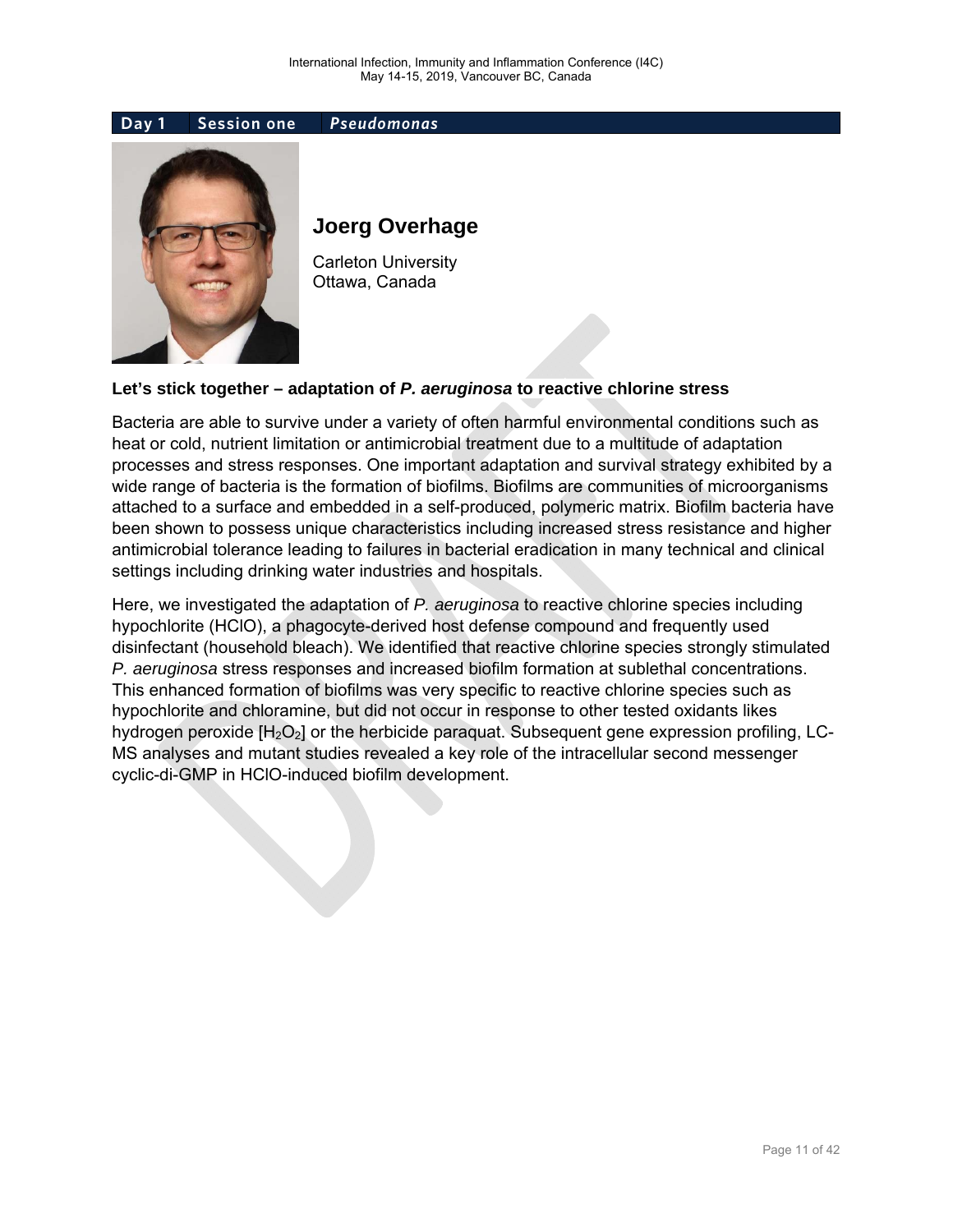**Day 1 Session one** *Pseudomonas*



### **Cara Haney**

Michael Smith Laboratories University of British Columbia Vancouver, Canada

#### **A multi-host approach to identifying the origin of host association in** *Pseudomonas*

Members of the genus *Pseudomonas* are commensals and pathogens across diverse hosts including plants and animals. Plant and animal innate immune systems show functional conservation at a molecular level, and there are common virulence factors required for *Pseudomonas* to infect diverse hosts. Using comparative genomics and forward genetics, we identified genes involved in LPS modification and polyamine metabolism that predict host association and are required to evade plant and animal immunity. By using an accessible and high-throughput model of the plant root ("rhizosphere") microbiome coupled with validation in an opportunistic infection (mouse abscess) model, our goal is to identify conserved mechanisms by which commensals and pathogens can persist in association with a host.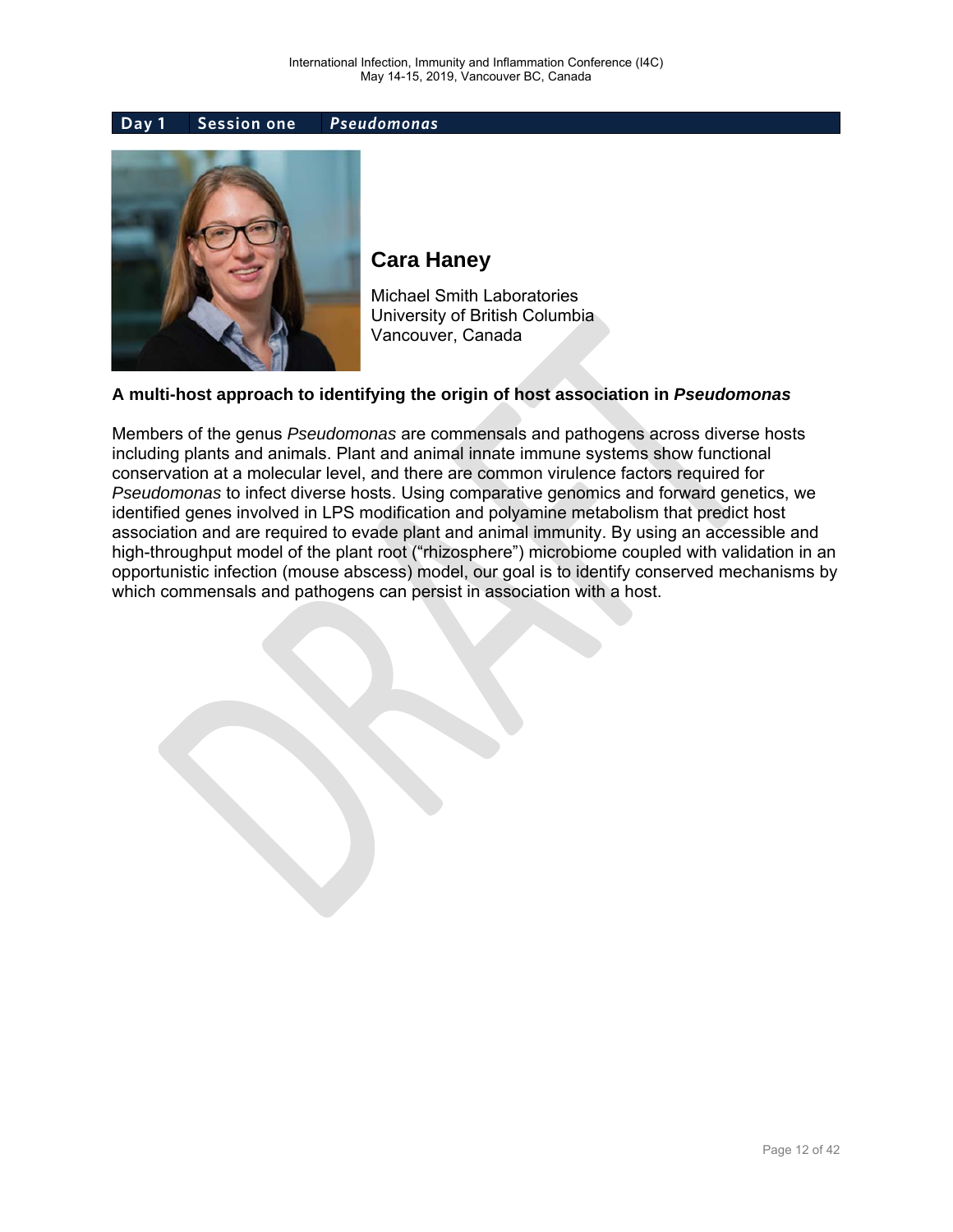### **Day 1 Session one** *Pseudomonas*



### **Fiona Brinkman**

Simon Fraser University Burnaby, Canada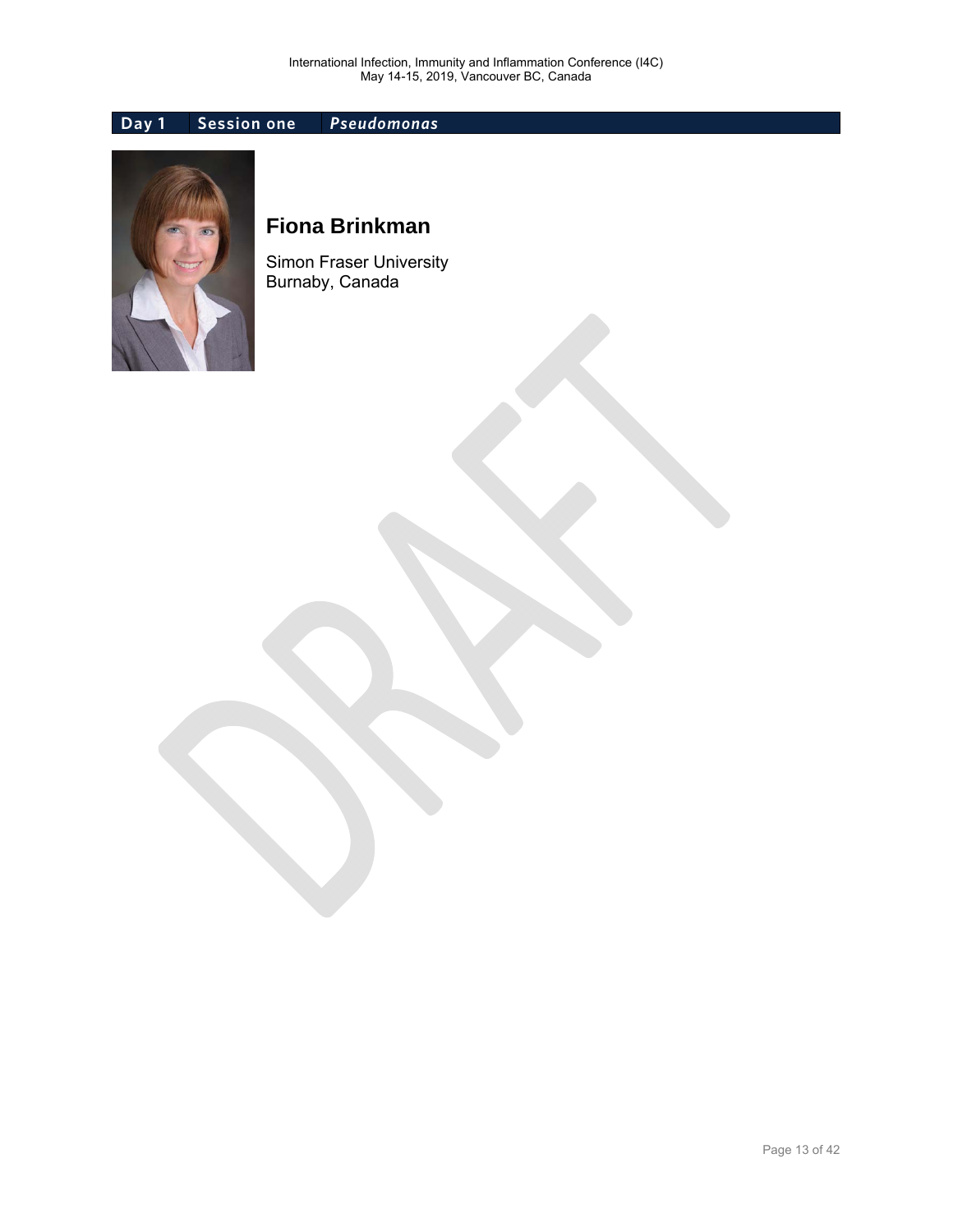



### **Keith Poole**

Queen's University Kingston, Canada

### **Aminoglycoside-promoted changes to lipopolysaccharide in** *Pseudomonas aeruginosa:* **involvement of the MexXY multidrug efflux system**

Keith Poole1, Kevin Rome1, Courtney E. Chandler2, Christie Gilmour1 and Robert K. Ernst2 1Department of Biomedical and Molecular Sciences, Queen's University, Kingston, ON, Canada 2 Department of Microbial Pathogenesis, University of Maryland, Baltimore, MD, USA

The Mg2+ antagonism of aminoglycoside activity in wild type (WT) *Pseudomonas aeruginosa* is dependent on the presence of the aminoglycoside (AG) resistance-promoting MexXY multidrug efflux system (Antimicrob Agents Chemother **45**:2001), and MexXY expression has been linked to changes in lipopolysaccharide (LPS) and susceptibility to the LPS-targetting polymyxin antimicrobials (Antimicrob Agents Chemother **59**:7276), indications that this efflux system has functional links to LPS. In agreement with this, treatment of *P. aeruginosa* with the *mexXY*inducing AG, paromomycin (PAR), and the related antimicrobial, spectinomycin (SPC), yielded an increase in lipid A fatty acylation and increased hydroxylation of the fatty acids, and this was absent or markedly reduced in a MexXY- mutant strain. These results were consistent with an AG-promoted, MexXY-dependent decrease in activity of the PagL lipid A deacylase and increase in one or both of the LpxO1/LpxO2 lipid A hydroxylases. In support of this, PAR and SPC promoted a decrease in expression of the *pagL* gene and an increase in expression of the *lpxO1* gene in WT *P. aeruginosa* that was largely lost in the MexXY- mutant. These AGpromoted changes in gene expression were independent of the PhoPQ two-component system (TCS) that is known to regulate *pagL* expression in *P. aeruginosa.* The AG-promoted increase in *lpxO1* expression was, however, lost in a *pmrA* mutant, an indication that the PmrAB TCS mediated this effect. Given the importance of LPS for AG binding and entry into *P. aeruginosa*  cells, MexXY-driven changes to this macromolecule may contribute to AG resistance, and the reduced AG accumulation typically associated with MexXY operation may, thus, reflect reduced binding and uptake vs. efflux-mediated exclusion.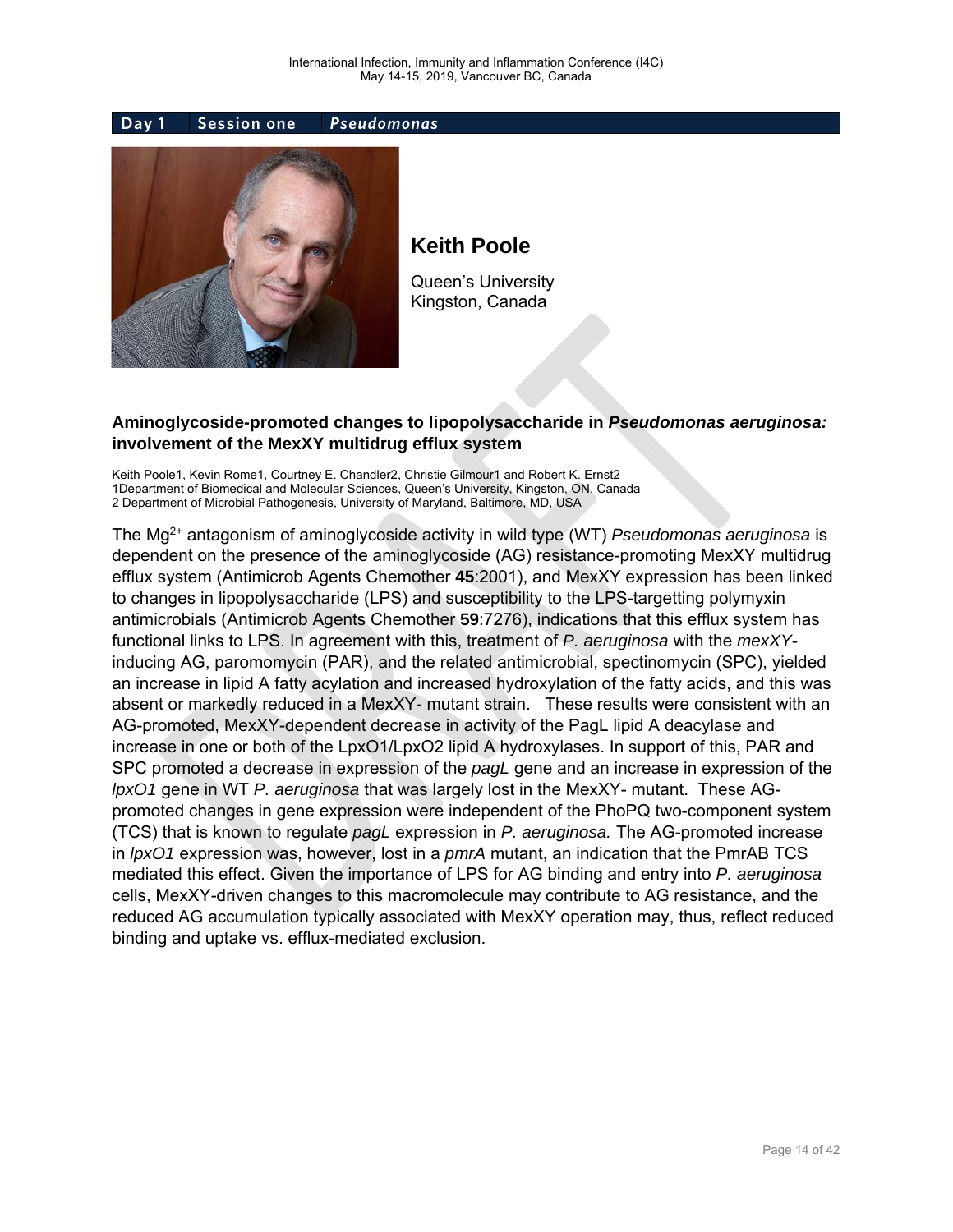

**Conversion of the pyrophosphate-specific OprO- into phosphate-specific OprP- porin of**  *Pseudomonas aeruginosa* **by exchanging key amino acids at the channel constrictions** 

Roland Benz, Sonalli Ganguly, Anusha Kesireddy, Ulrich Kleinekathöfer

*Pseudomonas aeruginosa* is a major opportunistic pathogen that represents a considerable cause of nosocomial infections in humans. Its outer membrane has very low permeability for antibiotics caused by the presence of many specific porins. Among them are OprP and OprO that represent phosphate specific channels expressed in *P. aeruginosa* under phosphate starvation conditions. The crystal structures of both outer membrane channels show trimeric arrangements, where each monomer consists of 16 antiparallel β-strands connected by long extracellular loops and short periplasmic turns. Phosphate specific OprP and pyrophosphate specific OprO, show despite large homology, structural differences in their binding sites situated in the pore constriction region. Previously, it was shown that the mutation of amino acids in Y62F and Y114D of OprP, led to an exchange in substrate specificity similar to OprO. In order to support the role of these key amino acids in the substrate sorting of these specific channels, we created the reverse mutants for OprO (F62Y, D114Y and F62Y/D114Y) in this study. We studied the phosphate and diphosphate binding of the mutated channels in planar lipid bilayers. The experimental findings together with molecular dynamics simulations support the view that just a few strategically positioned amino acids are mainly responsible for the substrate specificity of OprP and OprO. The mutation of these amino acids in the channels allows interchanging their properties.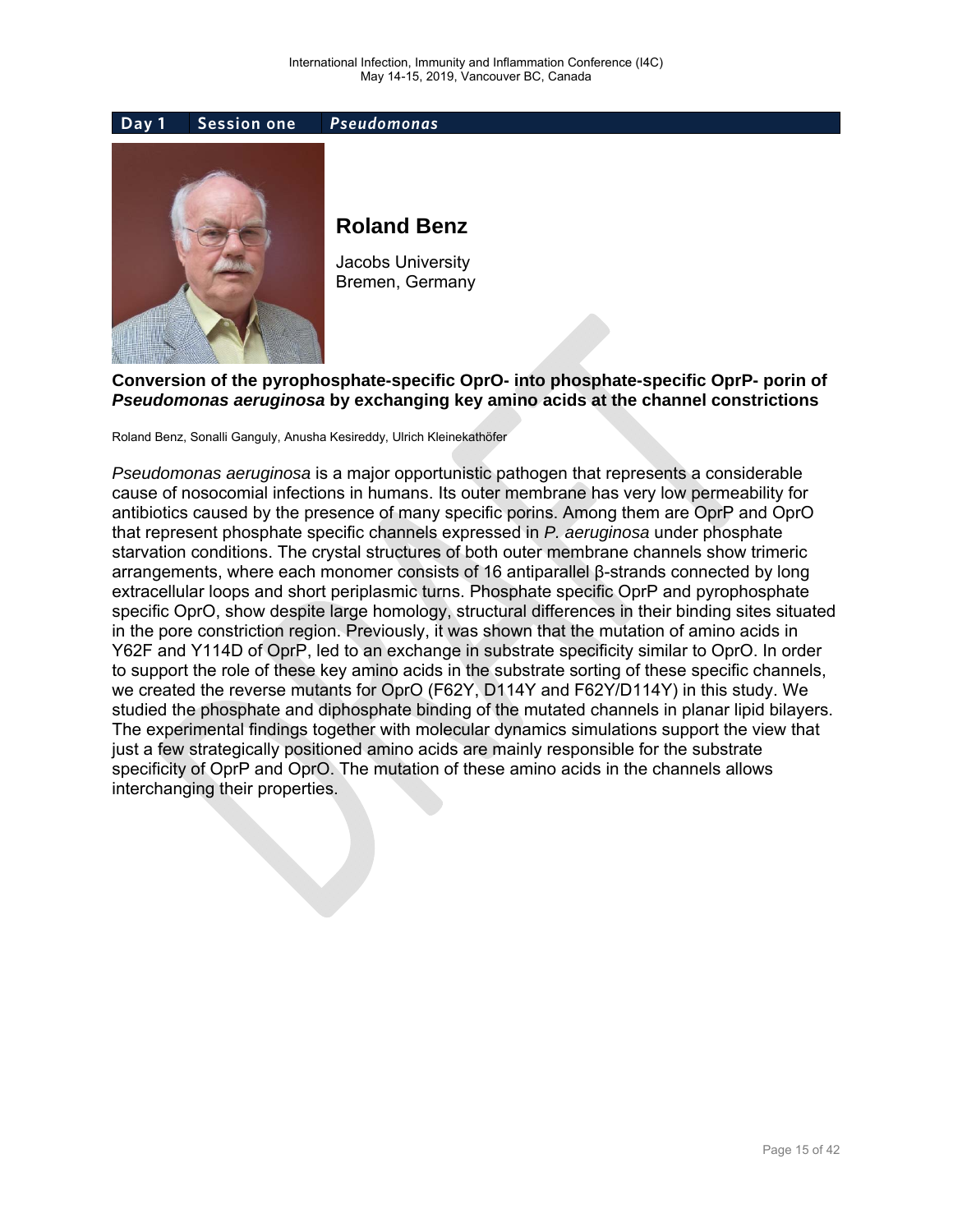



### **Elena Breidenstein**

Summit Therapeutics Cambridge, UK

### **Discovery and Development of New Mechanism Novel Antimicrobials Enabled by the Discuva Platform**

#### INTRODUCTION:

Increasing antimicrobial resistance among Gram-negative bacteria combined with the current antibiotic innovation gap highlights the need for novel antimicrobial agents. We have developed a tightly integrated set of proprietary technologies which, following phenotypic screening, reveal the molecular targets and resistance liabilities associated with antimicrobial compounds.

#### APPROACH AND RESULTS:

High density (typically every 7-15 bp) transposon mutant libraries are generated in key pathogenic bacterial strains. The engineered transposons can influence gene regulation across the entire genome (upregulation, disruption and down regulation) depending on the context of the insertion site. Next Generation Sequencing processing and analysis of surviving transposon mutants following exposure to antimicrobial compounds reveals the range of molecular mechanisms that the target pathogen can utilize to survive in the presence of the compound: key target signals and resistance drivers included. The Discuva Platform has been validated with established, marketed and clinical phase antibiotics. To exemplify the depth of the Discuva Platform, we present data generated on known antibiotics (such as fosfomycin) against *Pseudomonas aeruginosa* and *Escherichia. coli*. The analysis clearly reveals engagement with *murA* (cell wall synthesis target of fosfomycin) and a number of additional potential drivers of resistance including *ptsI, cyaA, uhpT/A/C, phnG-P* for *E. coli* and *glpT, glpR* and hypothetical protein with phosphohydrolase function for P. aeruginosa. More importantly we are using the Discuva Platform in our internal novel antibiotic research and development activities including in our programs targeting *Neisseria gonorrhoeae* and ESKAPE pathogens.

#### CONCLUSIONS:

The Discuva Platform provides high quality data on the mode of action and resistance liabilities of antimicrobial compounds and also allows the accurate triaging from hit selection, through chemical optimization, and best clinical candidate nomination. The rapid cycle time of the process permits integration into medicinal chemistry design and SAR rationalization. We believe our Discuva Platform opens up the pool of available antibiotic starting points, increasing the chance of generating new mechanism novel antibiotic drugs.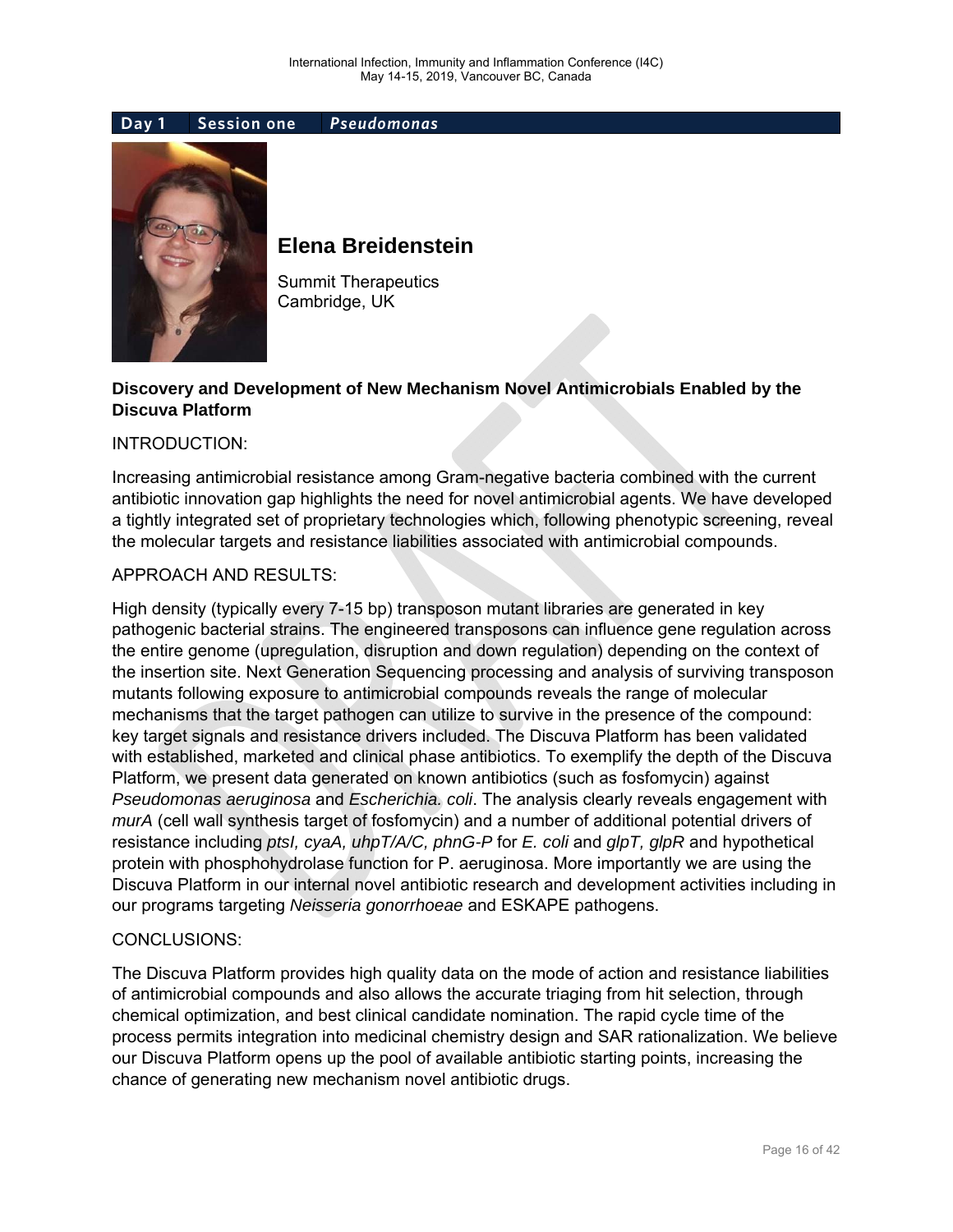

### **Donald J. Davidson**

University of Edinburgh Centre for Inflammation Research Edinburgh, UK

### **Regulating Host Defence Against Infection: the Cathelicidin Fire Alarm**

The threat of antibiotic-resistant pathogens has been declared a global emergency, requiring the urgent development of novel approaches for the treatment of infectious diseases. Strategies aimed at augmenting effective host defence, by harnessing critical components of innate immunity, have the potential to bypass common resistance mechanisms.

Antimicrobial Host Defence Peptides (HDP) are key, evolutionarily conserved components of the innate immune system. Mammalian HDP are widely expressed throughout the body, with key, non-redundant roles in protection against infectious threats. In addition to direct microbicidal potential, HDP have pleiotropic modulatory properties that impact upon the inflammatory response, adaptive immunity, and repair. However, the relative importance of these properties to host defence against infection *in vivo*, remains to be determined.

HDP of the cathelicidin family are highly expressed in neutrophil granules and are inducible in other immune effector cells. Regulation of human cathelicidin (hCAP-18/LL-37) has been implicated in a range of disease processes, while mice deficient in cathelicidin have increased susceptibility to infections in the lung, skin, gastrointestinal tract, urinary tract and eye. Cathelicidin has been shown to modify the balance of inflammatory processes; both dampening potentially harmful pro-inflammatory cytokine responses and inducing protective cellular inflammatory responses.

We demonstrate *in vivo* that i) exogenously-applied cathelicidin promotes pulmonary clearance of the multi-drug resistant pathogen *Pseudomonas aeruginosa* primarily by inflammomodulation, and that ii) induction of endogenous cathelicidin in the lung is essential for an effective host response, via promotion of protective pulmonary neutrophil responses. We also present a novel intracellular, NLRP3-dependent mechanism for cathelicidin-mediated promotion of protective airway epithelial cell responses to *P. aeruginosa* infection, resulting in altruistic cell death and enhanced neutrophil recruitment.

These modulatory properties of HDP have the potential to inform new alternative and/or complementary interventions for the treatment of antibiotic-resistant infections.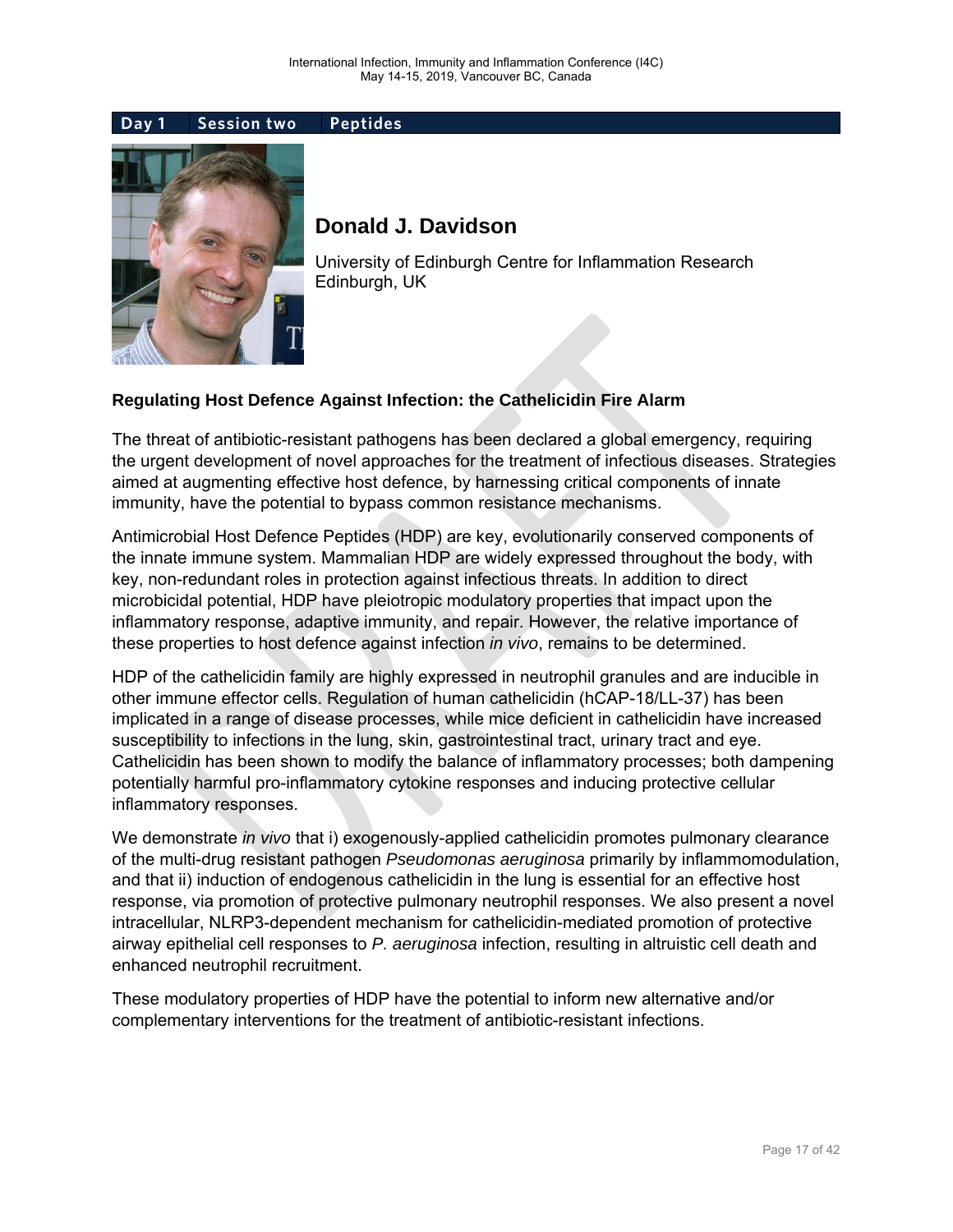### **Evan Haney**

Center for Microbial Diseases and Immunity Research, University of British Columbia Vancouver, Canada

### **Exploring the Chemical Space of Multifaceted Host Defence Peptides**

Host defence peptides (HDPs) are short polypeptide sequences found ubiquitously in nature that have garnered significant attention as alternatives to antibiotics. Originally appreciated for their direct antibacterial effect, HDPs are now known to exhibit a wide range of biological activities including antibiofilm and immunomodulatory functions. Curiously, HDPs with potent activity in one arena may possess weak activity in other areas suggesting that the various activities of HDPs exist on independent but overlapping activity landscapes. In principle, synthetic peptides could be optimized for specific biological purposes provided sufficient sequence information were available to predict the activity of novel peptides. Unfortunately, beyond the generic properties of HDPs (eg. positive charge and amphipathicity), our current understanding of the chemical space occupied by active HDPs is limited. Using various peptide screening and activity-guided design strategies, we have begun to explore the various activity landscapes of synthetic HDPs in an effort to understand the peptide sequence requirements that govern these diverse biological functions. Ultimately, an improved understanding of the chemical space and activity landscapes of HDPs will be necessary to fully realize their therapeutic potential.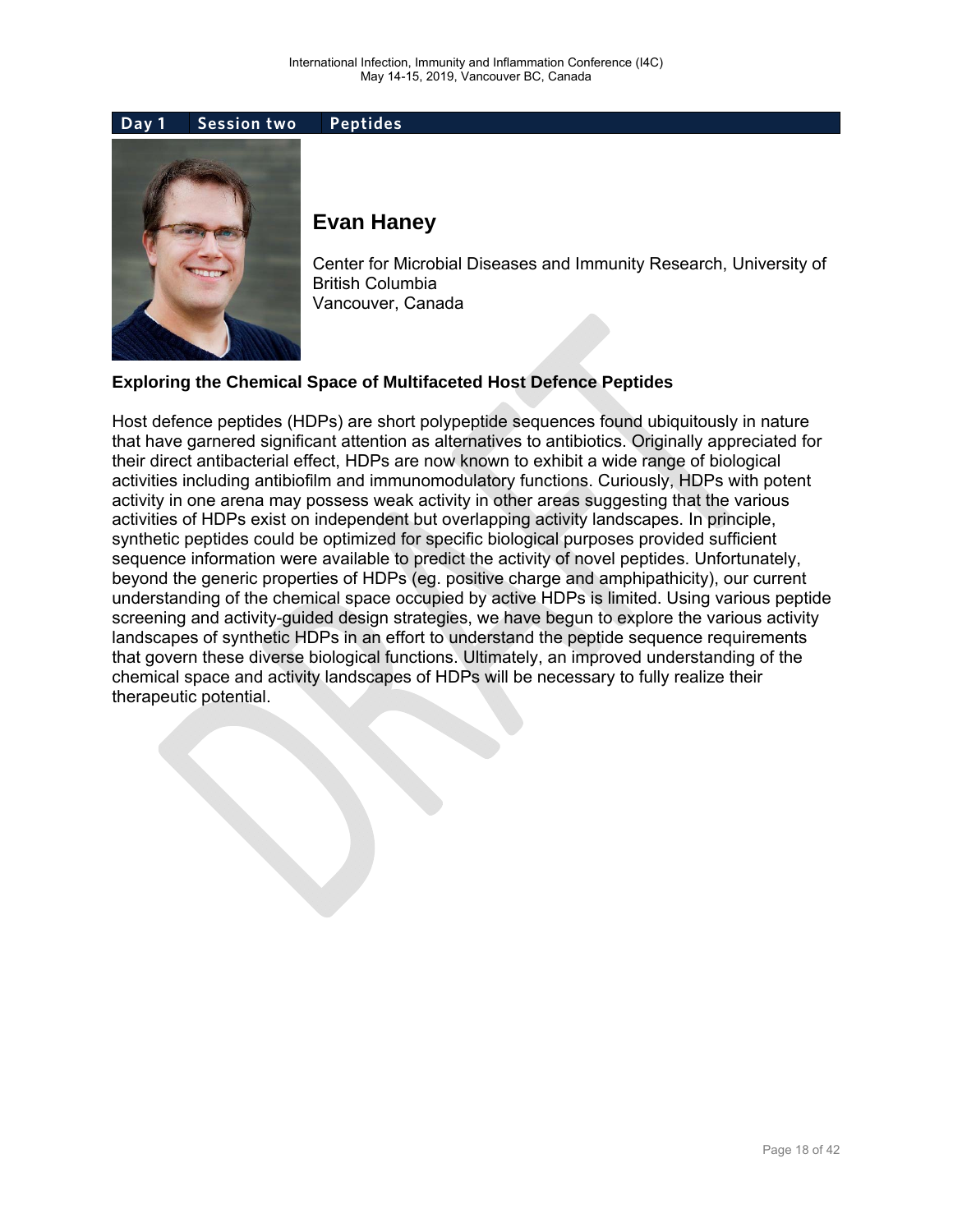

### **Havard Jenssen**

Roskilde University Denmark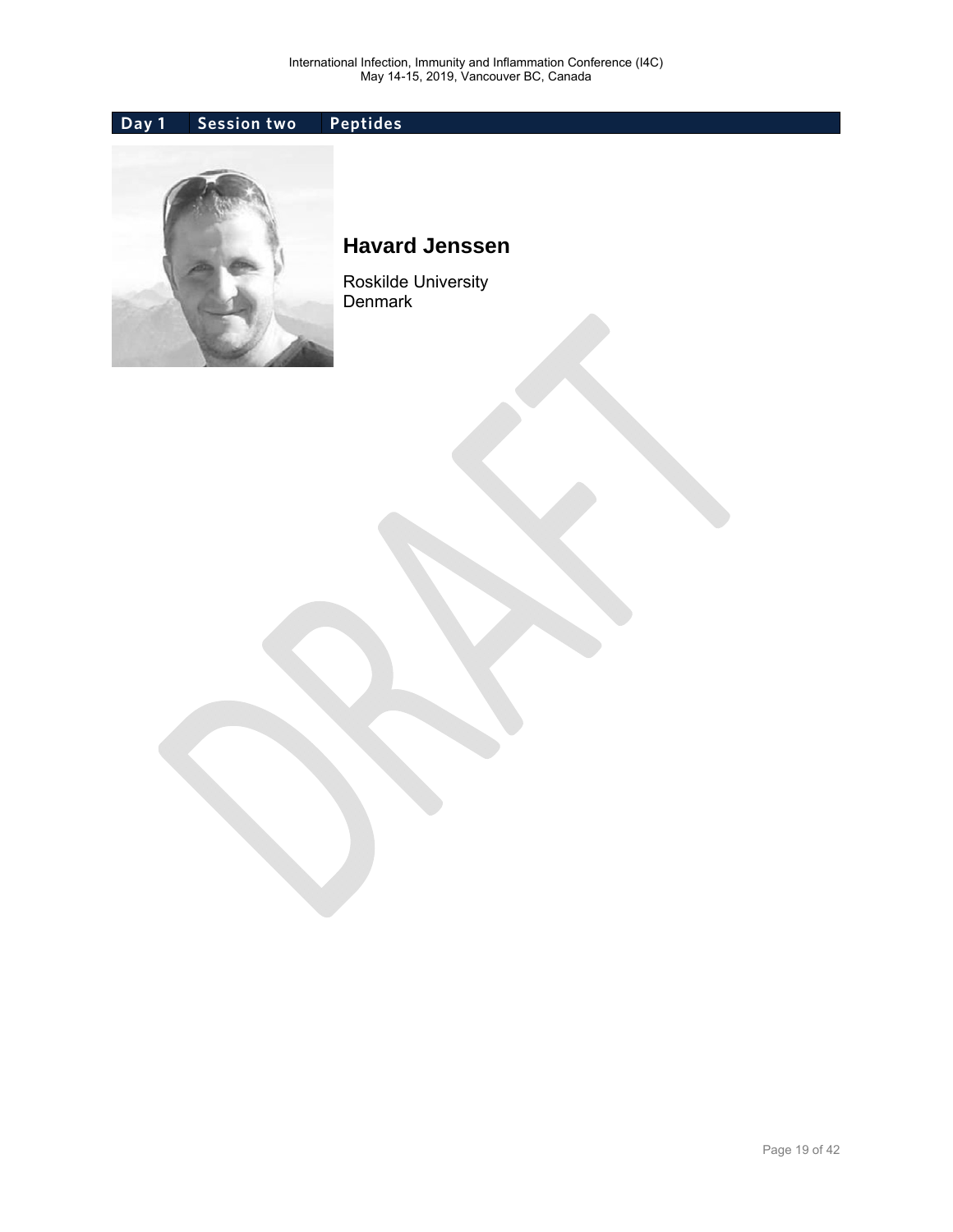### **Peter Nibbering**

Leiden University Medical Center Leiden, Netherlands

#### **Synthetic antibacterial and antibiofilm peptides to combat infections and tumours**

The efficacy of antibiotics is increasingly jeopardized by the emergence of antimicrobial resistant (AMR) bacterial strains, biofilms and persister formation. Obviously, there is an urgent need for novel agents and strategies to combat infections caused by such bacteria. Antimicrobial peptides are considered the most promising candidates for the development of such novel agents. Indeed, treatment of therapy-resistant, chronic suppurative otitis media patients with ototopical drops containing the synthetic antibacterial and antibiofilm peptide (SAAP) P60.4Ac was successful in 47% of the cases versus 6% in the placebo group. Unfortunately, resistance to this peptide was seen in several strains of *Staphylococcus aureus*. Triggered by these findings we first designed and tested novel peptides with increased antibacterial and antibiofilm activities (as compared to P60.4Ac) that hardly or not induce resistance. The lead peptide SAAP-148 is highly effective against bacteria, biofilms and persisters in vitro and bacteria on ex vivo human skin and superficially wounded mice. Modifications of this SAAP were designed to further improve peptide's functional characteristics. Secondly, the genome of various animal species was mined for novel antimicrobial peptides, which were synthesized and tested. Several peptides from e.g. snakes were highly effective against (AMR) bacteria (including persisters) whether or not residing in biofilms without inducing resistance. Interestingly, some of these peptides showed selective cytotoxicity to an array of tumours. Moreover, a modified SAAP-148 peptide was highly effective in redirecting the tumourtolerating immune response to an anti-tumour response. Together, synthetic antibacterial and antibiofilm antimicrobial peptides may become novel agents in the fight against infections and tumours.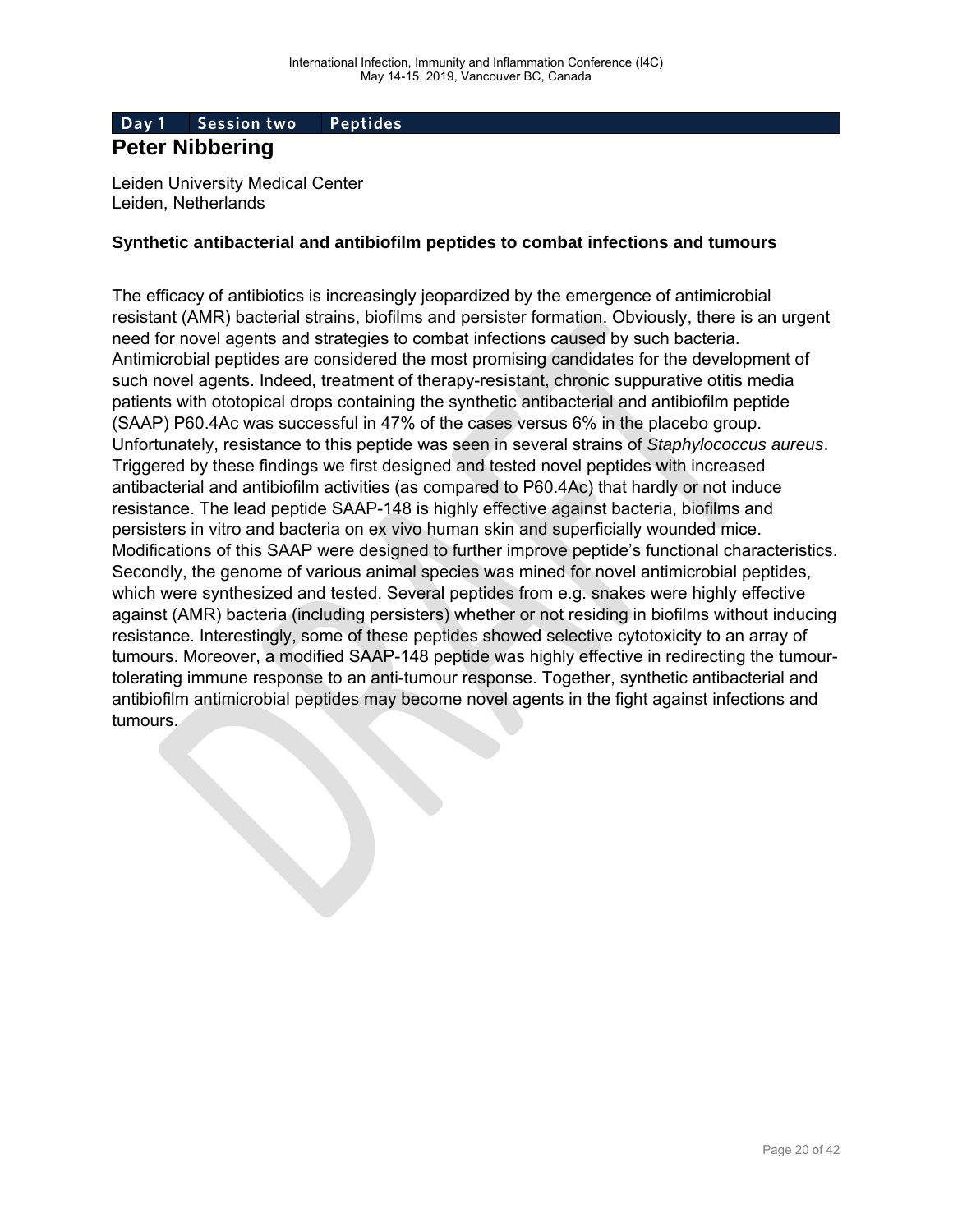

### **Suzana K. Straus**

University of British Columbia Vancouver, British Columbia, Canada

#### **Strategies to mitigate antimicrobial peptide toxicity**

Antibiotic resistance is projected as one of the greatest threats to human health in the future and hence there is a great need to find alternatives. Antimicrobial peptides (AMPs) have shown great promise, because bacteria develop no or low resistance to AMPs. However, only few antimicrobial peptides are used as therapeutics, due to problems such as toxicity, short circulation half-life, and rapid kidney clearance.

This contribution describes a number of strategies to circumvent such challenges by: 1) formulating AMPs with pegylated phospholipid micelles; and 2) conjugating the peptides to polymers to alter residence time and biodistribution in the body, without significant loss in activity. In the first instance, results will demonstrate how pegylated micelle formulated peptides have potential as therapeutic agents for treating high-density infections in a murine cutaneous abscess model. For the second strategy, results of conjugation to the natural aurein 2.2 and more active derivatives to hyperbranched polyglycerol (HPG) will be presented. Hyperbranched polyglycerol (HPG) has gained attention due to its excellent biocompatibility, multifunctionality and plasma half-life, which can be tuned by changing its molecular weight. HPGs have been used as scaffolds for the development of long circulating drug conjugates, anticoagulant neutralizing agents, for cell surface modification, as an osmotic agent in peritoneal dialysis and organ preservation, making them an excellent candidate to conjugate AMPs. Finally, release strategies from HPG will also be discussed.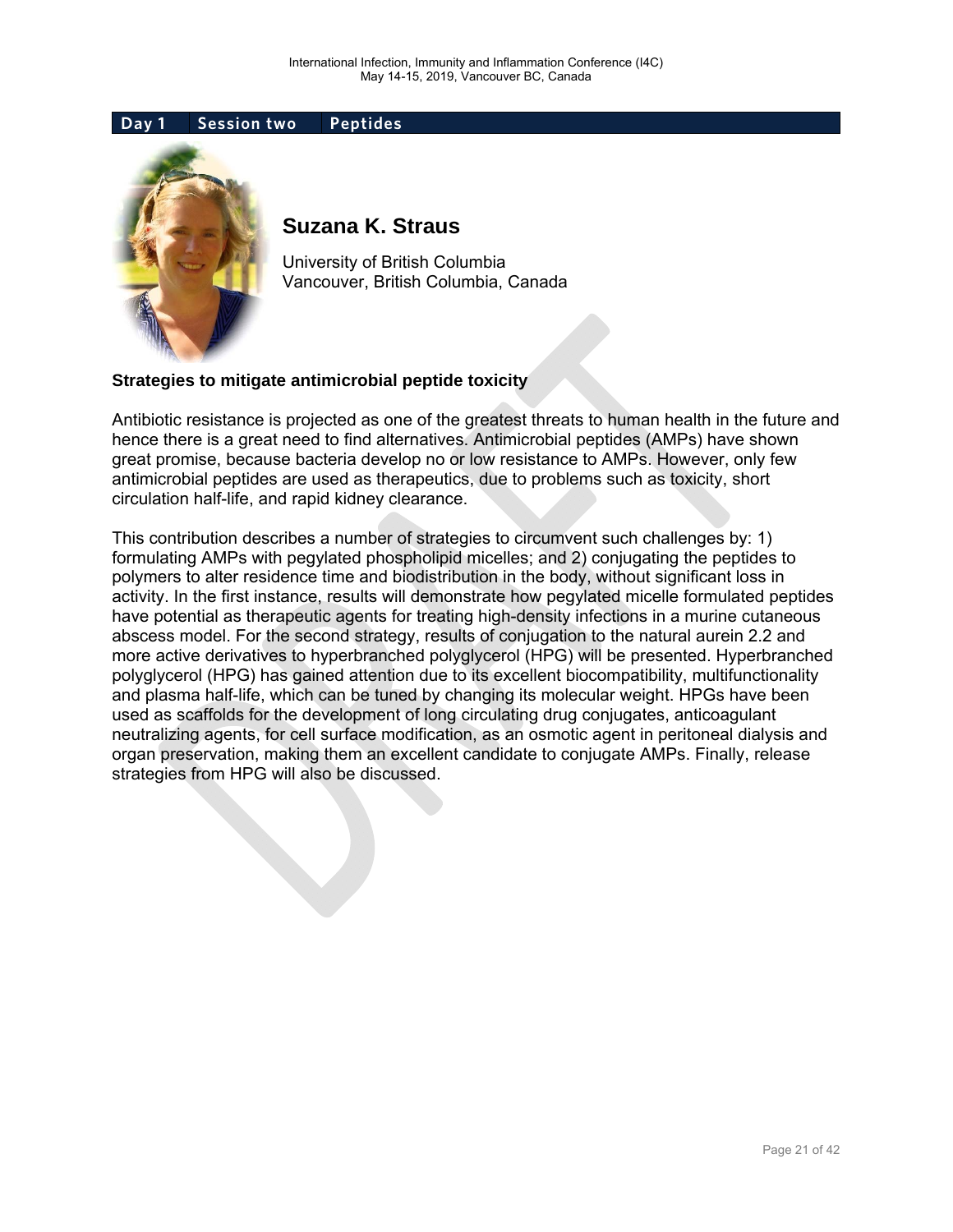

### **Cesar de la Fuente-Nunez**

Massachusetts Institute of Technology Cambridge, United States

#### **Structure-function-guided exploration of an antimicrobial peptide identifies activity determinants and generates synthetic therapeutic candidates.**

Antimicrobial peptides (AMPs) constitute promising alternatives to classical antibiotics for the treatment of drug-resistant infections, which are a rapidly emerging global health challenge. However, our understanding of the structure-function relationships of AMPs is limited, and we are just beginning to rationally engineer peptides in order to develop them as therapeutics. Here, we leverage a physicochemical-guided peptide design strategy to identify specific functional hotspots in the wasp-derived AMP polybia-CP and turn this toxic peptide into a viable antimicrobial. Helical fraction, hydrophobicity, and hydrophobic moment are identified as key structural and physicochemical determinants of antimicrobial activity, utilized in combination with rational engineering to generate synthetic AMPs with therapeutic activity in a mouse model. We demonstrate that, by tuning these physicochemical parameters, it is possible to design nontoxic synthetic peptides with enhanced sub-micromolar antimicrobial potency in vitro and antiinfective activity in vivo. We present a physicochemical-guided rational design strategy to generate peptide antibiotics.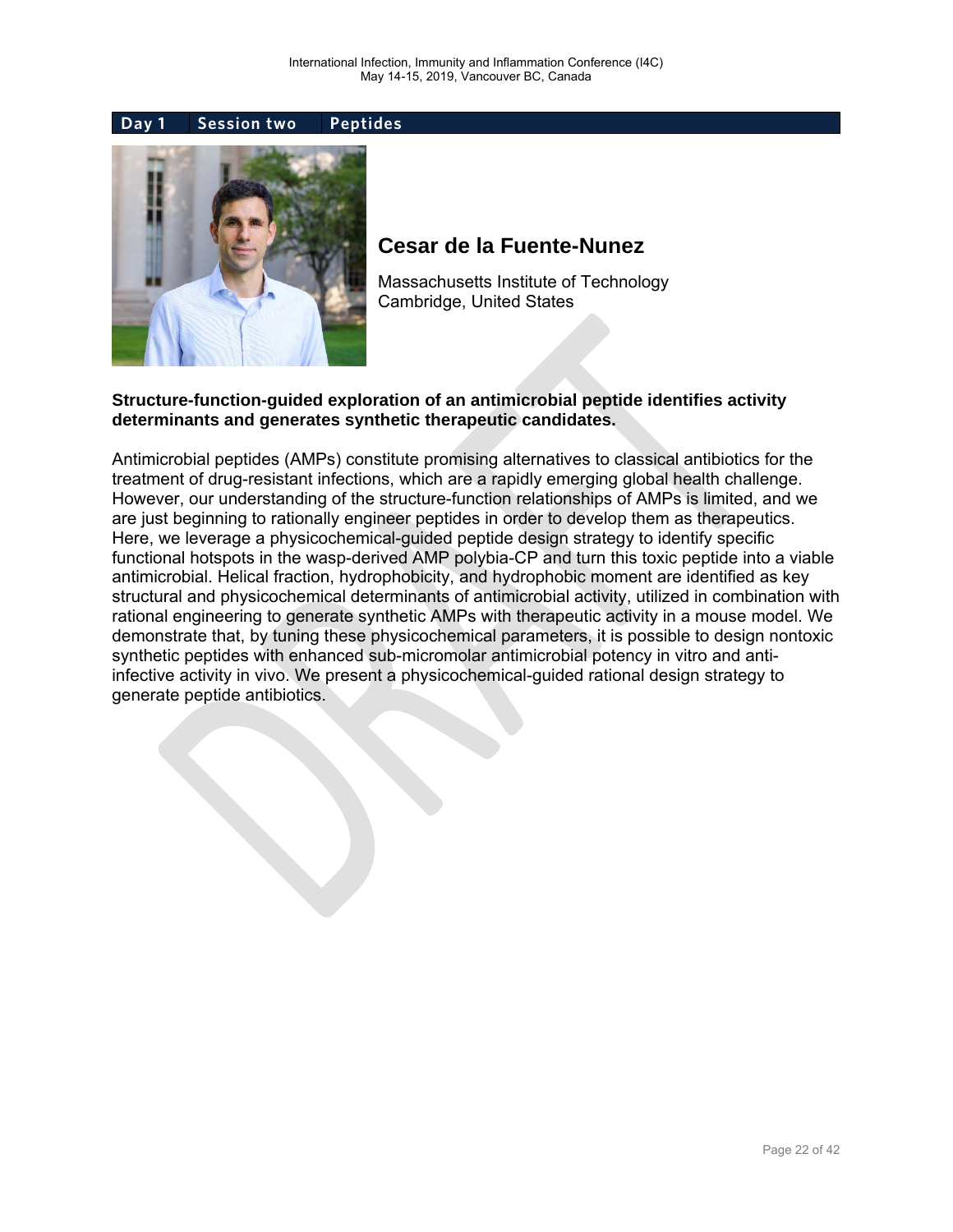### **Day 1 Session three Innate Immunity**



### **Stephen Stick**

Telethon Kids Centre for Respiratory Research Nedlands, Australia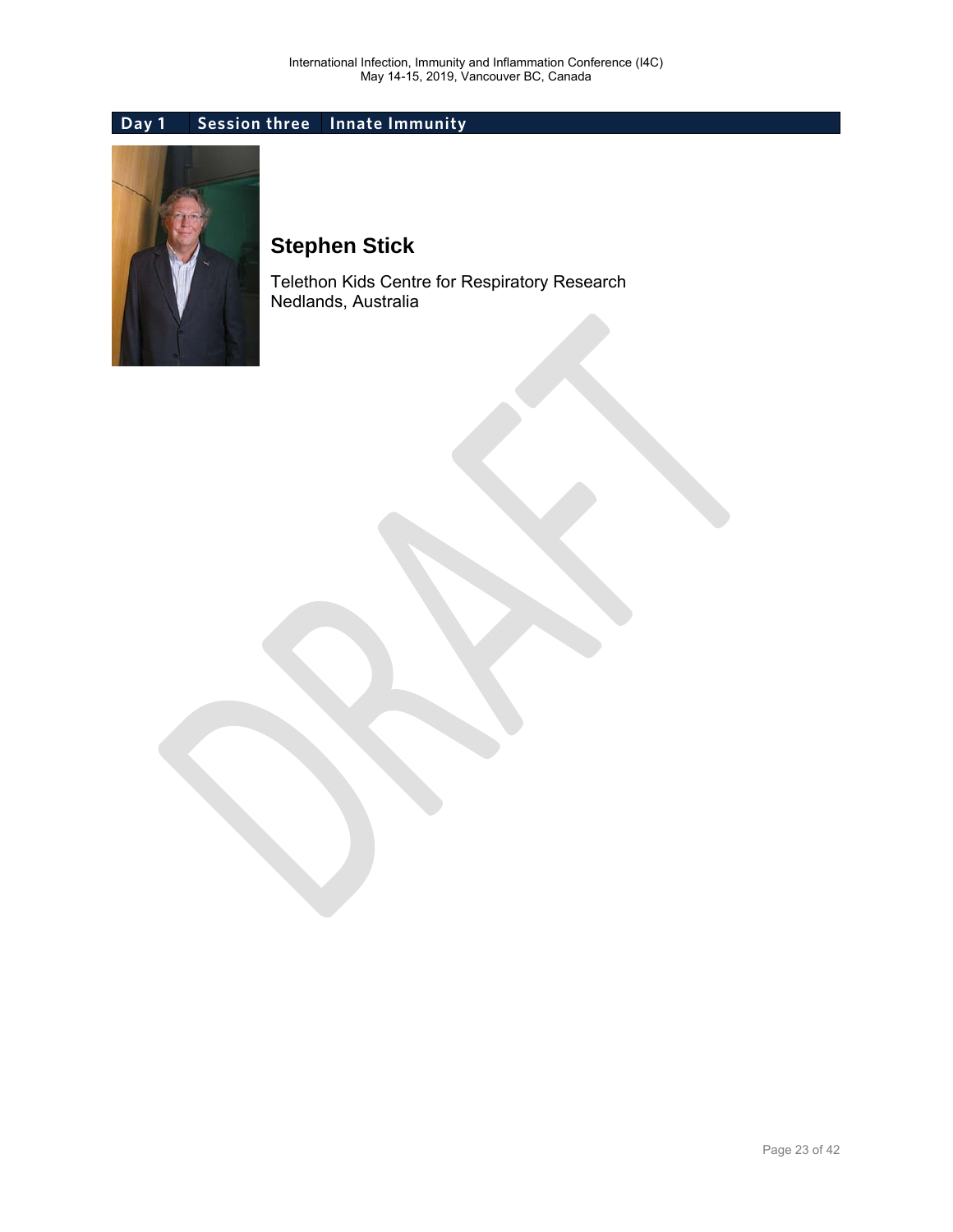

### **Dawn Bowdish**

McMaster University Hamilton, Canada

#### **Age-associated inflammation, macrophage function and longevity.**

As we age levels of cytokines in the circulation and tissue increase. Individuals with higher than average levels of 'age-associated inflammation' are more likely to develop chronic conditions, to become frail and die prematurely. In contrast, those with lower than age-average levels are more likely to lead active, independent and healthy lives. Even though age-associated inflammation is a predictor of poor health and premature mortality, it is not clear what causes it. Using aged (2 yr) conventional and germ-free mice, we have demonstrated that age-associated inflammation does not occur in the absence of a microbiome. Furthermore, age-related changes in the composition of the gut microbiota also contribut to age-associated inflammation as transferring the microbiome from old mice leads to higher levels of intestinal permeability and systemic inflammation than that of young mice. This systemic inflammation, and specifically increasing levels of tumour necrosis factor alpha (TNF) result alter myeloid cell development and ultimately monocyte and macrophage function, which contributes to the development of age-related conditions (e.g. frailty, sarcopenia, chronic conditions) and impairs host defence against infection. These mechanistic observations are consistent with the epidemiological data on longevity, which show that a 'microbiome-friendly' diet high in fibre and exercise (which is an effective way of reducing systemic inflammation), are the most effective strategies for living a long and healthy life.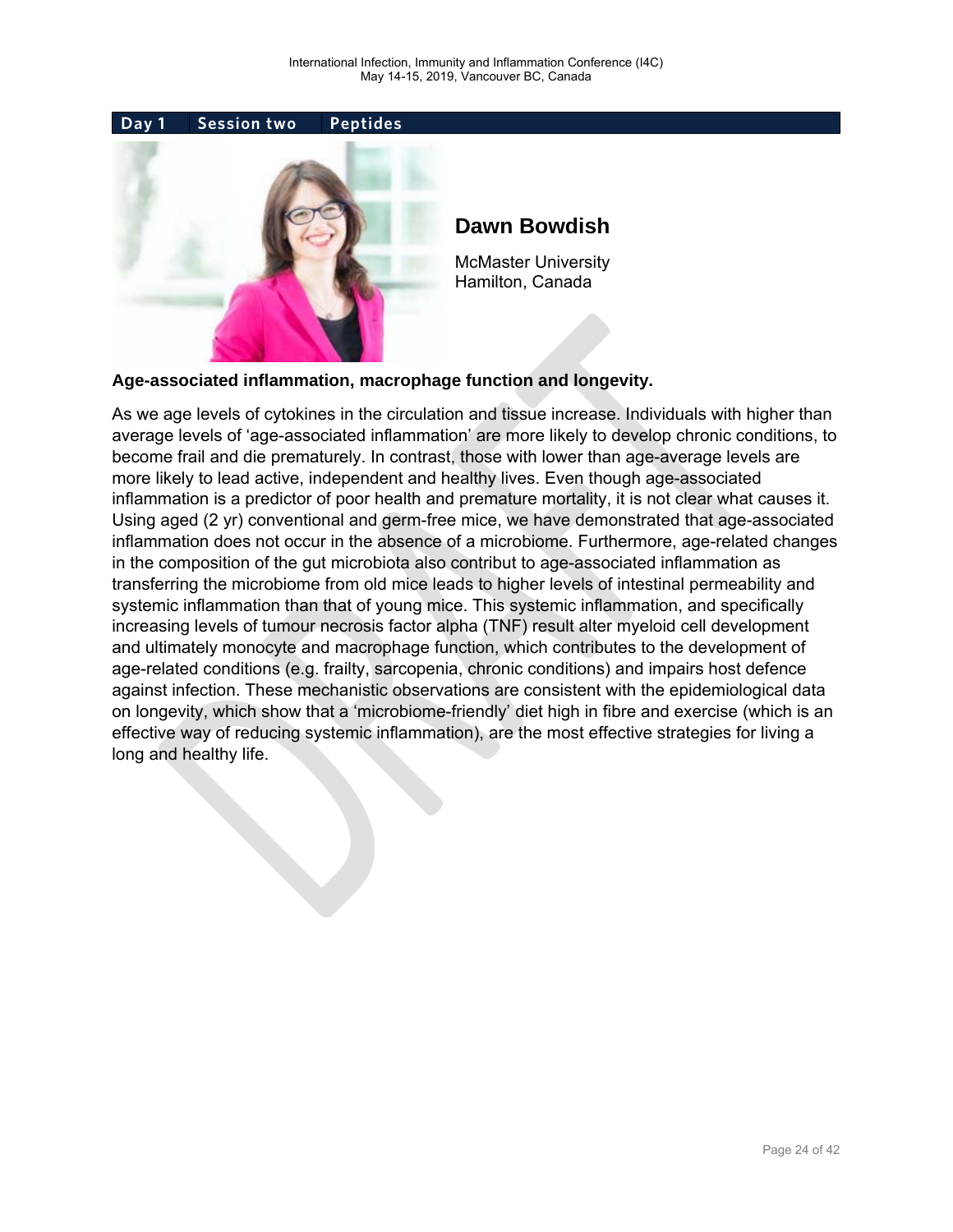

### **Bernd H.A. Rehm**

Griffith University Brisbane, Australia

#### **New strategies for prevention and treatment of** *Pseudomonas aeruginosa* **infections**

*Pseudomonas aeruginosa* is one of the leading causes of nosocomial infections and causes serious life-threatening infections due to intrinsic and acquired antibiotic resistances 1. Immunocompromised individuals are most at risk, such as those with severe burns and wounds, infected by human immunodeficiency virus (HIV) as well as CF patients. The formation of characteristic biofilms coincide with antibiotic resistance and persistent infections ie successful evasion of the immune system. There is an unmet demand for vaccines to prevent infections and for anti-bacterial compounds for the treatment of acute and chronic *P. aeruginosa* infections.

Vaccines provide a strategy for prevention of the disease caused by *P. aeruginosa* 2-3. We have developed a new strategy to design and produce multivalent particulate vaccines for induction of protective immunity. Antigens (epitopes/domains of outer membrane proteins such e.g. OprF, OprI, OprL and AlgE) were engineered to constitute chimeric proteins which include a functional polyester synthase to synthesize and assemble antigen-coated biopolyester inclusions in recombinant *E. coli* and/or *P. aeruginosa.* Such biopolyester beads (200-500 nm) coated with antigens of interest were previously shown to induce protective immunity against a range of bacterial pathogens and HCV 4. The knockout of competing polymer biosynthesis pathway in *P. aeruginosa* enhanced carbon flux toward production of the desired polyester inclusions. The immunological properties of antigen (protein and carbohydrate) coated biopolyester beads were investigated *in vivo* up to challenge studies assessing protective immunity in an acute pneumonia model.

Small molecule drugs derived from large libraries (Compounds Australia, NatureBank Australia) were screened against *P. aeruginosa* biofilms grown in microtiter plates by using high content imaging combined with live/dead and biofilm matrix staining. The persistent *in vivo* biofilm were mimicked by using strains engineered to produce biofilms reflecting various adaptations. Hits have been subjected to omics analyses in order to identify new targets. Phenotypic characterisation (biofilm formation, EPS production etc) of cells exposed to sub-lethal concentrations of drug candidates provided insight into the mechanism of action.

Overall, I will present and discuss our recent advances in vaccine development and anti-bacterial drug discovery.

- 1. Moradali, M. F.; Ghods, S.; Rehm, B. H., Pseudomonas aeruginosa Lifestyle: A Paradigm for Adaptation, Survival, and Persistence. Front Cell Infect Microbiol **2017**, 7, 39.
- 2. Finco, O.; Rappuoli, R., Designing vaccines for the twenty-first century society. Frontiers in immunology **2014**, 5.
- 3. Priebe, G. P.; Goldberg, J. B., Vaccines for Pseudomonas aeruginosa: a long and winding road. Expert review of vaccines **2014**, 13 (4), 507-519.
- 4. Rehm, B. H., Bioengineering towards self-assembly of particulate vaccines. Curr Opin Biotechnol **2017**, 48, 42-53.
- 5. Lee, J. W.; Parlane, N. A.; Wedlock, D. N.; Rehm, B. H., Bioengineering a bacterial pathogen to assemble its own particulate vaccine capable of inducing cellular immunity. Sci Rep **2017**, 7, 41607.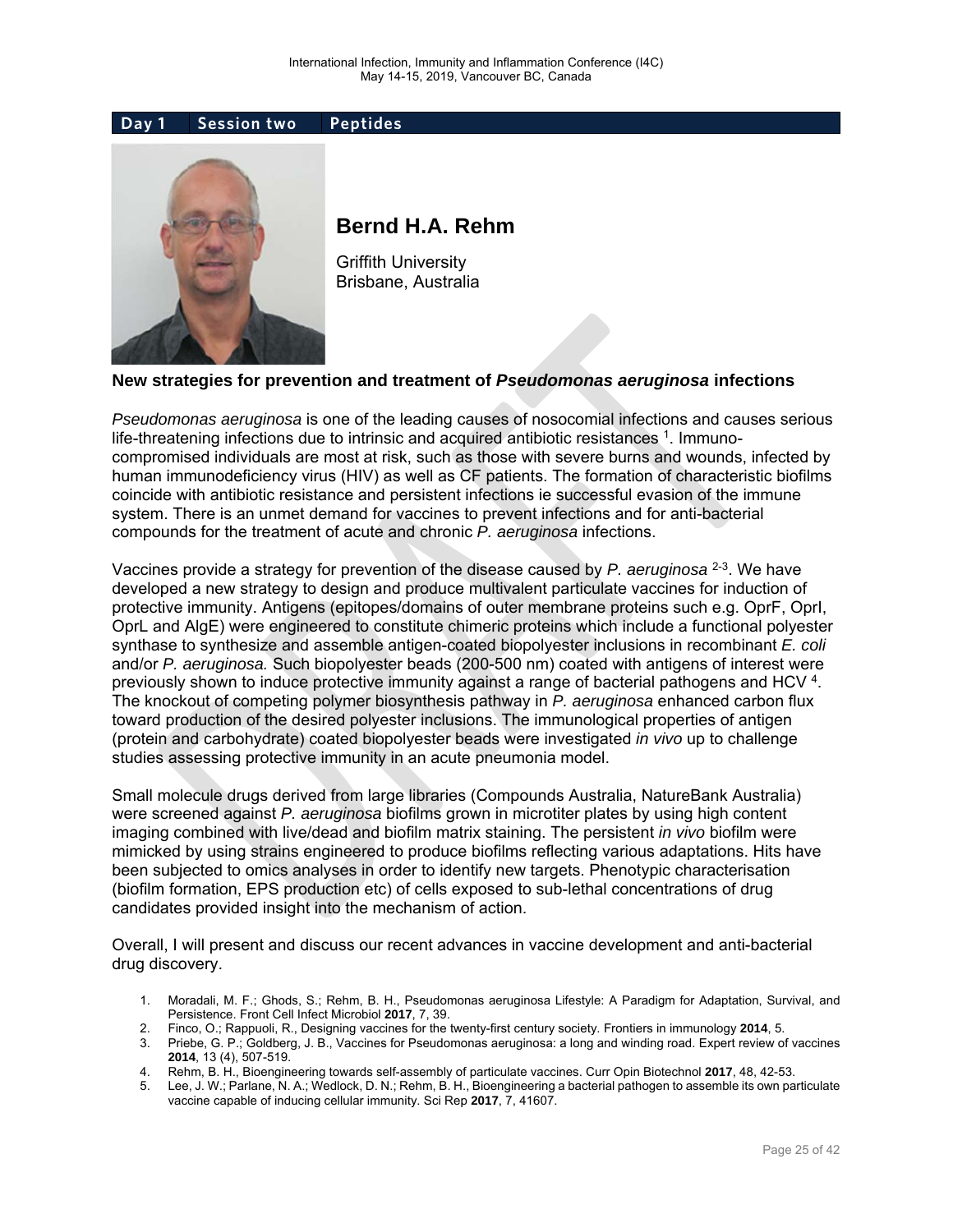

### **Christine Hale**

Wellcome Sanger Institute Hinxton, UK

### **Utilising differentiated wild type and knockout human stem cells to investigate mechanisms of innate immunity in macrophages**

Human induced pluripotent stem cells engineered via Cas9/CRISPR technology to bear a 49 base pair (bp) missense mutation in exon 5 of the SLC11A1 gene were differentiated to the macrophage lineage and compared phenotypically to their parental line, A1ATD-1. Differential expression data from RNAseq pathway analysis indicated that, as expected, genes involved with iron metabolism were statistically different between the parent and KO lines but also highlighted differences in key immune and phagosomal/lysosomal pathways. Subsequent in vitro experimentation revealed alterations in the resulting knockout macrophages in terms of numbers isolated, the process of differentiation, immune surface markers, phagocytic ability, metabolic state as well as increased susceptibility to Salmonella Typhimurium infection. We would suggest that the SLC11A1 mutated macrophages derived through the in vitro differentiation process are activated and/or polarised to a different lineage from the parental line and thus explain the altered phenotypic characteristics described within.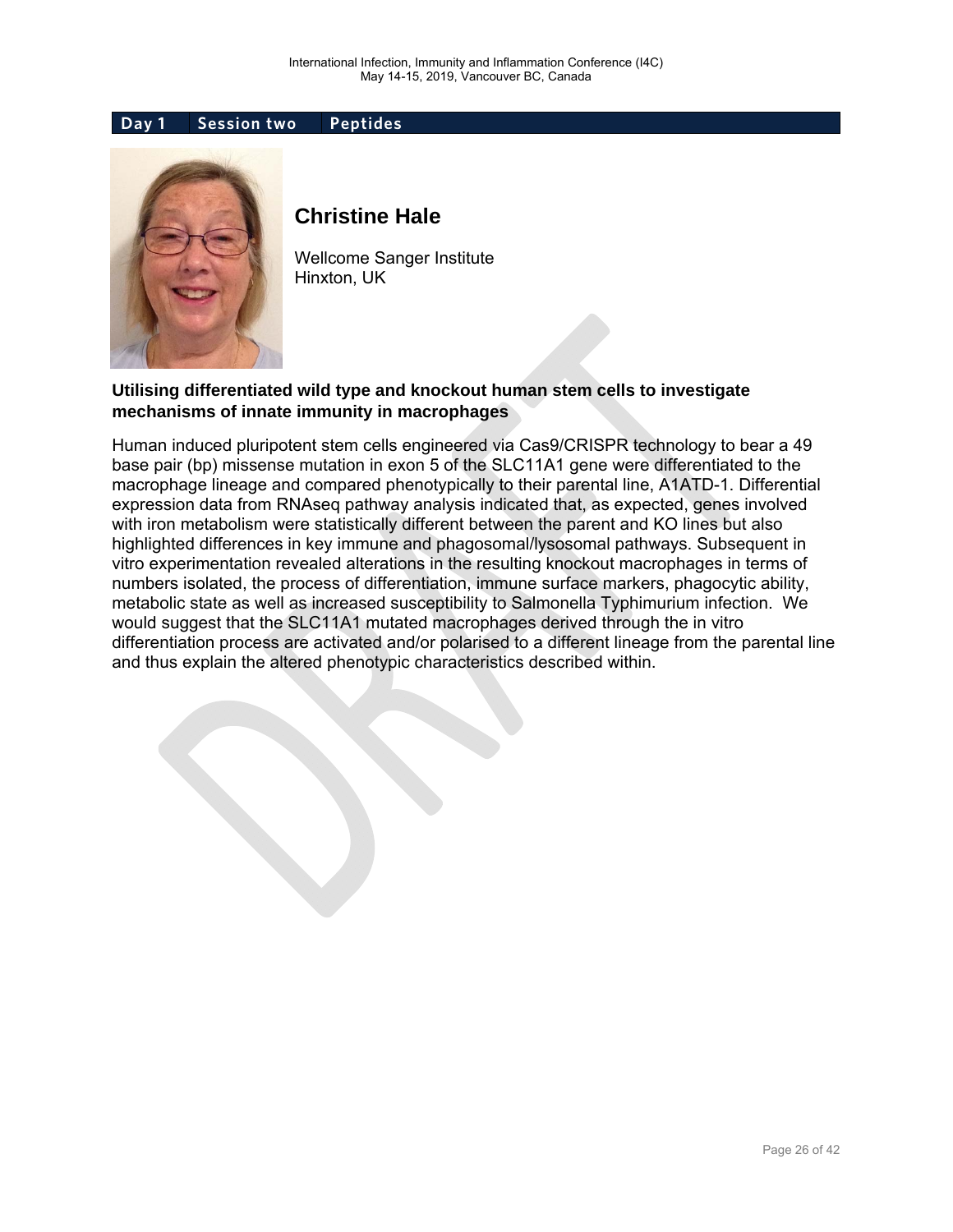



### **Celine Cosseau**

Host Pathogen Environment interaction Laboratory France

#### **Transgenerational immune protection in the pacific oyster** *Crassostrea gigas*

Manon Falletª, Bruno Petton<sup>b</sup>, Julien de Lorgeril<sup>c</sup>, Cristian Chaparroª, Eve Toulzaª, jean-Michel Escoubas<sup>c</sup>, Guillaume Mittaª, Christoph Grunau<sup>a</sup>, Caroline Montagnani<sup>c</sup>, and Céline Cosseau<sup>a</sup>

- a) Univ. Perpignan Via Domitia, IHPE UMR 5244, CNRS, IFREMER, Univ. Montpellier, F-66860 Perpignan, France
- b) Ifremer, Laboratoire des Sciences de l'Environnement Marin, UMR 6539 LEMAR (UBO/CNRS/IRD/Ifremer), Centre de Bretagne, CS 10070, 29280 Plouzané, France
- c) Ifremer, IHPE UMR 5244, Univ. Perpignan Via Domitia, CNRS, Univ. Montpellier, F-34095 Montpellier, France

More and more studies show how the environmental parameters during the early stages of development of living organisms may lead to significant positive or negative carryover effects on their subsequent life stages and also on their offspring. In this sense, parental experience with parasites and pathogens can lead to increased offspring resistance to infection, through a process known as transgenerational immune priming (TGIP). In this study, we investigated if we can educate the innate immune system to induce enhanced survival capacities through immune shaping in the Pacific oyster *Crassostrea gigas.* This species is currently confronted of massive recurring mortalities, called the Pacific oyster mortality syndrome (POMS) without existing therapeutic treatment. This syndrome, of complex etiology, involves different types of pathogen including bacteria and a virus, the herpesvirus OsHV-1 μVar. An exposure to a microbiota-rich (non-infectious) water during larval development was compared to filtered and UV-treated water control. The exposure was applied on two full-sib families from 2 hours to 10 days postfertilization, which is an important developmental window (e.g. immune system ontogenesis) during which epigenetic information might be integrated from the environment. This microbial exposure successfully led to increased survival capacities during oyster juvenile stages in response to the POMS disease, in laboratory conditions and in the field for the exposed generation as well as the subsequent one. This result clearly suggests transgenerational immune priming (TGIP), where parents enhance offspring immune defense based on their own immunological experience. Transcriptomic analysis further shows that TGIP elevates baseline expression of immune effectors in offspring and shapes offspring to induce immune-related genes more rapidly when faced to the disease. Microbiota influences as well as epigenetic determinants orchestrating these phenomena are currently being investigated to bring insight on the oyster capacities to build an innate immune memory.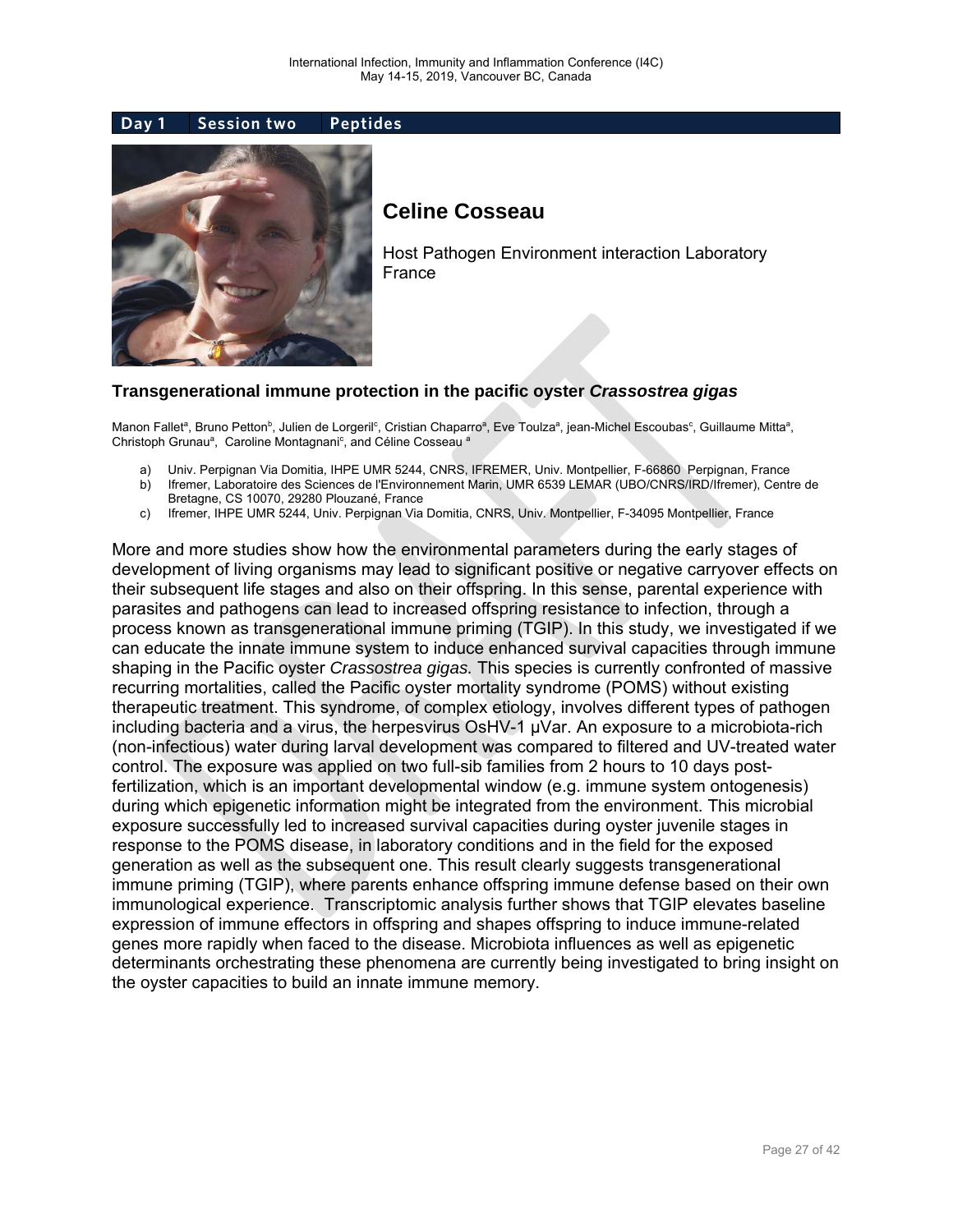

### **Kelly Brown**

University of British Columbia Vancouver, Canada

### **Childhood vasculitis syndromes microscopic polyangiitis (MPA) and granulomatosis with polyangiitis (GPA) have different etiologies as indicated by integrating blood transcriptomic and clinical metadata**

Gill EE<sup>1</sup>, Smith ML<sup>1</sup>, Gibson KM<sup>2,3,</sup> Morishita K<sup>4,5</sup>, Graham J<sup>6</sup>, Foell D<sup>7</sup>, Benseler S<sup>8</sup>, Luqmani R<sup>9</sup>, Ross C<sup>10</sup>, Cabral DA<sup>2,3</sup>, Hancock  $REW^{1,11}$  and Brown  $KL^{3,4}$  on behalf of the PedVas study group

<sup>1</sup>Department of Microbiology and Immunology, <sup>2</sup>Department of Medical Genetics, <sup>4</sup>Department of Pediatrics, <sup>6</sup>Department of Microbiology and Immunology, and <sup>10</sup>Faculty of Pharmaceutical Sciences, University of British Columbia, <sup>3</sup>BC Children's Hospital Research Institute and <sup>5</sup>Division of Rheumatology, BC Children's Hospital, Vancouver, BC, Canada, <sup>6</sup>Department of Statistics and Actuarial Science, Simon Fraser University, Burnaby, BC, Canada, <sup>7</sup>Department of Pediatric Rheumatology and Immunology, University Hospital Muenster, Muenster, Germany, <sup>8</sup>Department of Pediatrics, Alberta Children's Hospital, Calgary, AB, Canada,<br><sup>9</sup>Nuffield Department of Orthopedics, Pheumatology and Musculoskeletal Sciences, University o <sup>9</sup>Nuffield Department of Orthopedics, Rheumatology and Musculoskeletal Sciences, University of Oxford, Oxford, United Kingdom, <sup>11</sup>Centre for Microbial Diseases and Immunity Research, University of British Columbia, Vanco

**Introduction** Primary vasculitis encompasses several life threatening diseases with differing phenotypic clinical manifestations that are classified in part by the size of the predominantly inflamed blood vessels. Small vessel, anti- neutrophil cytoplasmic antibody (ANCA)-associated vasculitis (AAV) subtypes Microscopic Polyangiitis (MPA) and Granulomatosis with Polyangiitis (GPA) may benefit from different treatments. Yet overlapping clinical features in the absence of a mutually exclusive classification criteria make these subtypes of AAV difficult to differentiate.

**Objective** The purpose of this study is to determine if blood transcriptomic data from children with MPA and GPA can aid classification and provide insight into disease etiology.

**Methods** RNA sequencing (Illumina HiSeq 2500) was performed on whole blood from 30 pediatric patients at the time of initial diagnosis of GPA or MPA. Sequence data (fastq reads) were mapped to the human genome (STAR software) and differential expression (DESeq2) and pathway overrepresentation analysis (InnateDB and Reactome pathway annotation system) performed.

**Results** Hierarchical clustering based on Euclidean distances between samples placed patients in two main groups each consisting primarily of patients with an initial classification of either GPA or MPA. More than 3,000 genes were differentially expressed between the groups with MPA patients showing enrichment for T cell receptor signaling pathways, cell adhesion molecules and cytokinecytokine receptor interactions, and GPA patients enriched, among others, for Toll-like, NOD-like, and B cell receptor signaling pathways and neutrophil activation suggestive of a bacterial stimulus.

**Conclusion** Differentiating signatures and preliminary etiologies for GPA and MPA support different treatment paradigms for their management and is a step towards improved molecular diagnostics for classification of vasculitidies and other diseases with overlapping clinical phenotypes.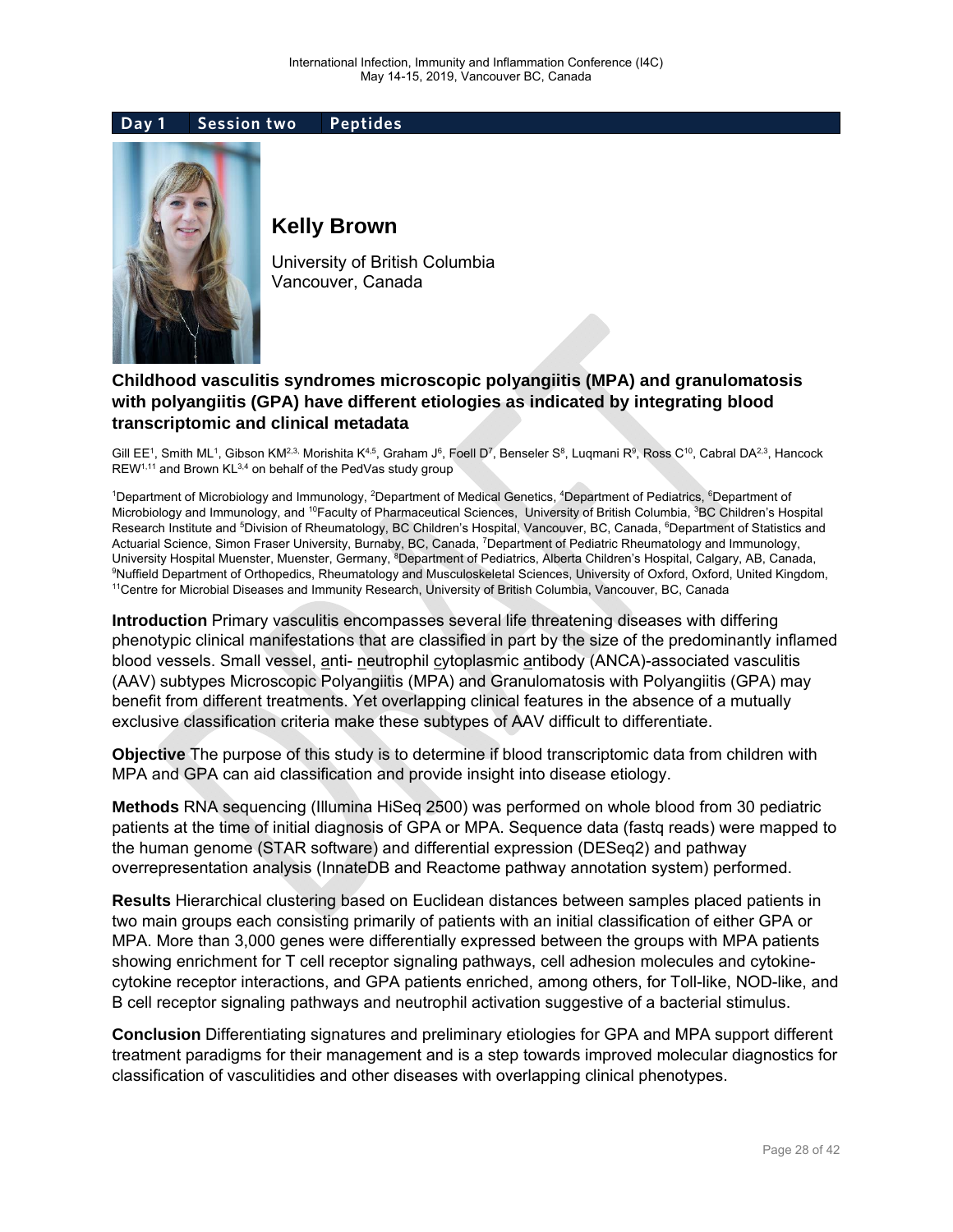

### **Gordon Dougan**

University of Cambridge Wellcome Sanger Institute

### **Studying emerging diseases through genomics and stem cells; Antibiotic resistant typhoid as an exemplar**

Infectious diseases remain a serious threat in the modern world with the emergence of new pathogens that can evade current therapeutic approaches. Antibiotic resistant bacteria are exemplars of such threats. An explosion in new technologies, such as genome sequencing (host and pathogen) and stem cell biology, are providing blueprints for the design of systems both for tracking disease and for exploring new interventions. Further, we are now understanding how even relatively avirulent microbes can influence health and disease in the shape of the microbiota.

Using Salmonella as an example I will describe how genomics can be used to monitor the evolution and spread of diseases, such as typhoid, that are still extremely common in resource poor settings and in travellers to such regions. Now forms of antibiotic resistant typhoid have spread globally and are still acquiring resistance even to the newest antibiotics. Salmonella Typhi, the cause of typhoid, normally only infects humans and cannot be studied effectively in animals. I will describe how controlled human challenge and stem cell biology are providing new opportunities to study this pathogen in 'in vitro' systems such as Induced Pluripotent Human Stem Cell-derived macrophages and organoids.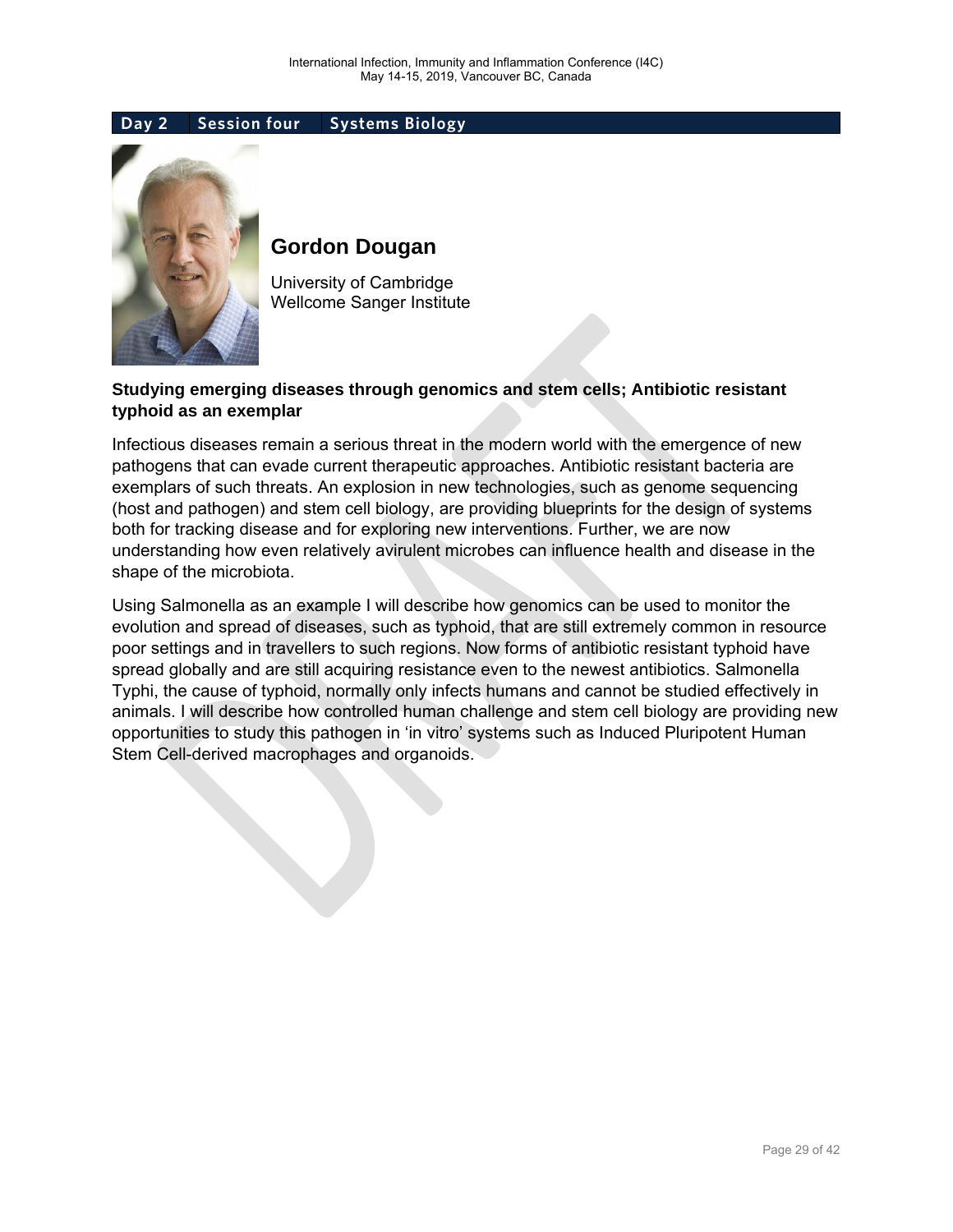

**Amy Lee** 

University of British Columbia Vancouver, Canada

### **Transcriptional Profiling of Stem Cell-Derived Macrophages Provide Functional Insights to Genome-wide Association Studies**

Lee AH\*, Montandon R\*, Acton E, Muraro D, Gill EE, Schwach F, Yeung AT, Hale C, Pance A, Goffin E, Letchford L, Harper S, Alderton A, Skarnes WC, Dougan G, Billker O# and Hancock RE#

Genome-wide association studies have uncovered numerous genetic variants with potential impacts on complex human diseases such as autoimmune diseases. However, functional studies aimed at untangling the role of genetic variations and environment cues underlying these human diseases have lagged. To help decipher this puzzle, we developed a mouse embryonic stem cell-derived macrophage model and created 26 immune gene knock-outs to characterize their transcriptomic responses to two live pathogens (*Salmonella typhimurium* and influenza A) and four pathogen-associated molecular patterns (CpG oligodeoxynucleotides, lipopolysaccharide, peptidoglycan and polyinosinic-polycytidylic acid).

We used the weighted correlation network analysis (WGCNA) and the grade of membership (GoM) model to define biologically functional modules from >800 RNA-Seq samples. In WGCNA, modules are defined as groups of genes with similar expression, whereas GoM partitions each sample into biologically-distinct modules by allowing partial membership of each sample. Pathway over-representation analysis of both WGCNA and GoM modules confirmed biologically-meaningful functional enrichment. To identify human diseases associated with any particular module, we performed disease ontology semantic and enrichment analysis and identified mutants that impact the expression of those modules with human disease associations. We hypothesize that a mutation that impacts the gene expression profile of a particular module will provide a mechanistic underpinning for the associated diseases enriched within this module. Using this approach, we have identified that the dysregulation in VEGF ligand-receptor interactions and stimulator of IFN gene (STING)-mediated induction of host immune responses pathways provide a potential functional link between Ncf1 mutation and lupus.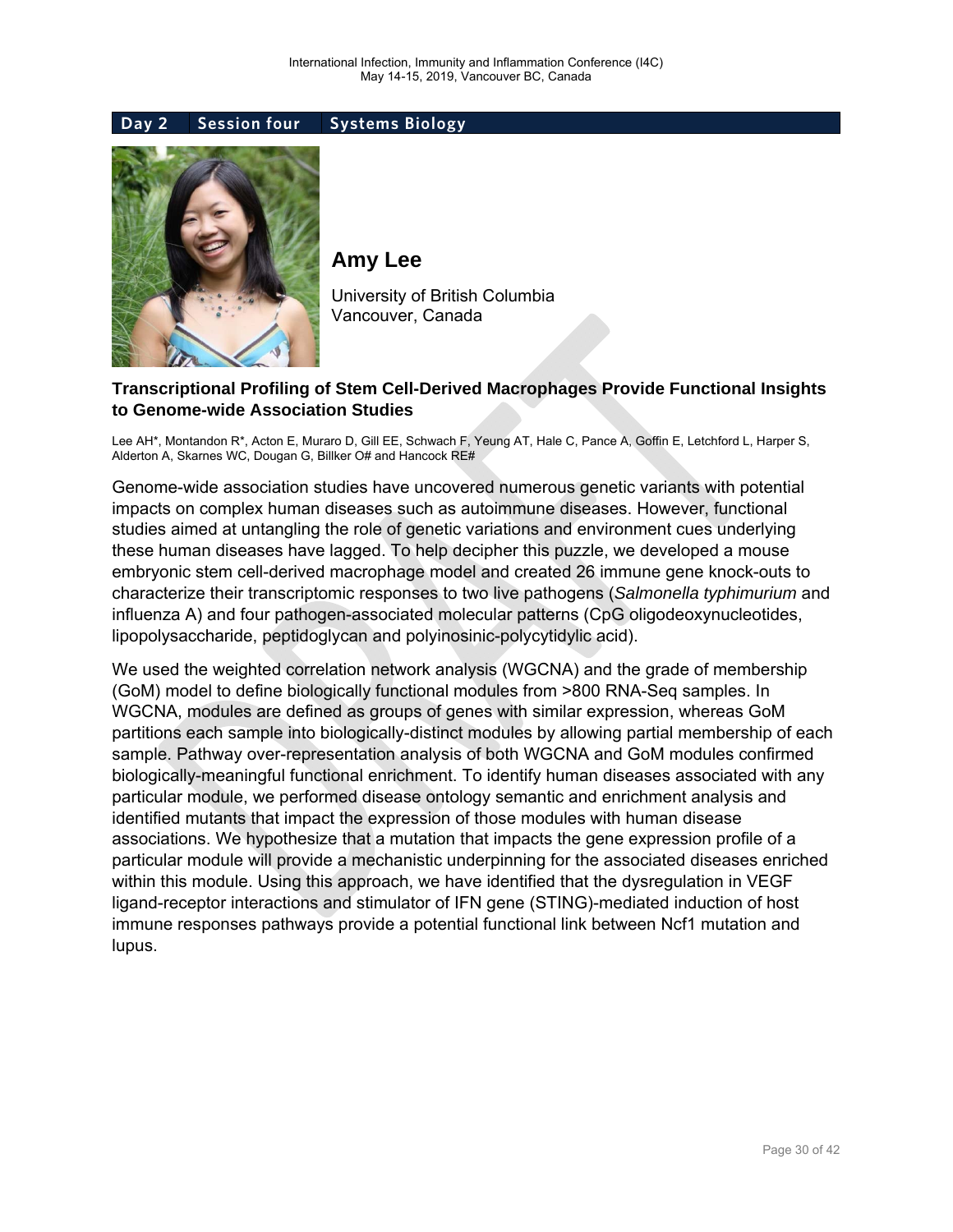

### **Andrew Currie**

Murdoch University Murdoch, Australia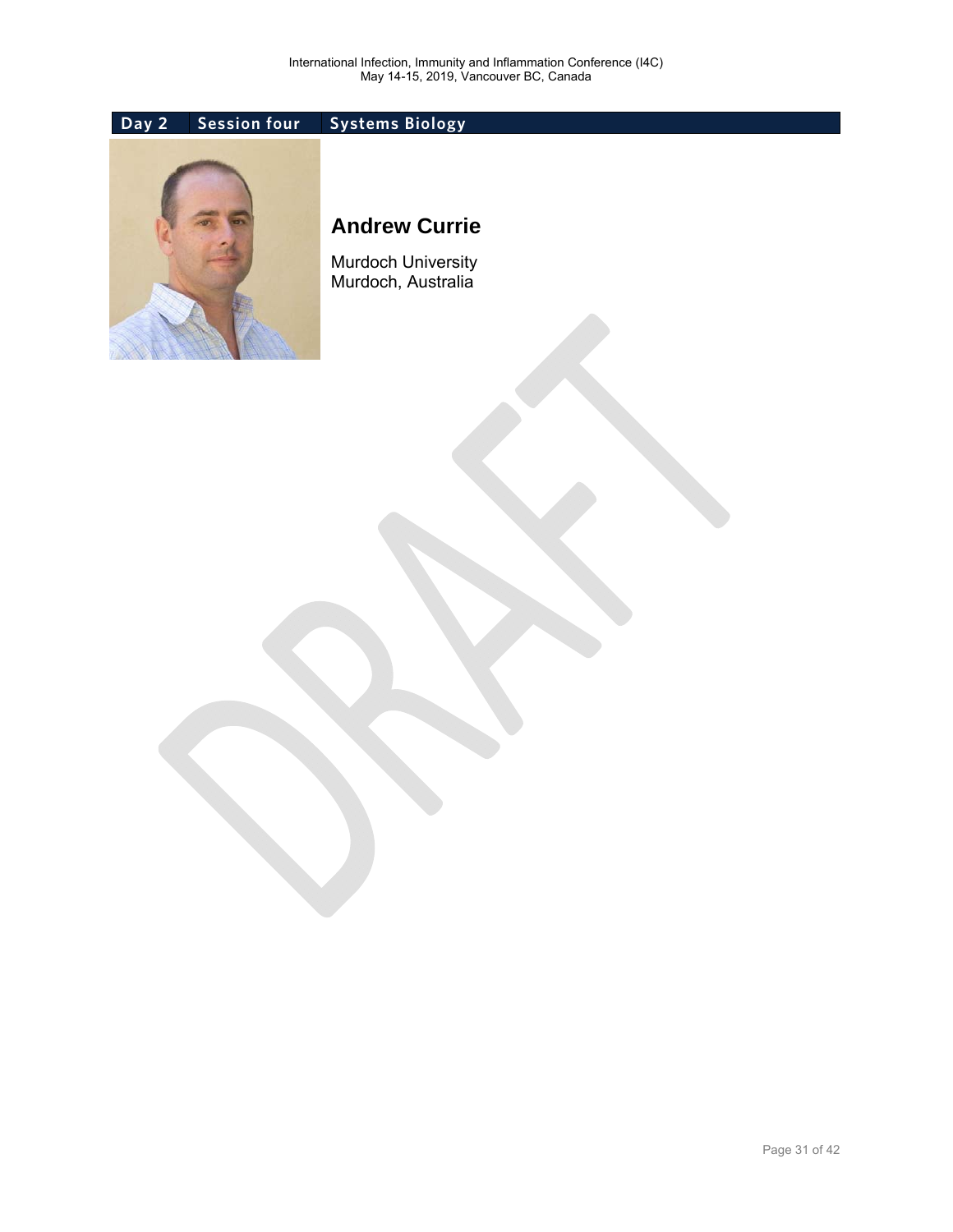

### **David Lynn**

South Australian Health and Medical Research Institute Adelaide, Australia

#### **The influence of microbiota in early-life on optimal vaccine responses**

Lynn MA<sup>1†</sup>, Tumes DJ<sup>1†</sup>, Clarke M², Choo JM<sup>1,3,</sup> Ryan F<sup>1</sup>, Mobegi F<sup>1</sup>, Sribnaia A<sup>1</sup>, Blake SB<sup>1</sup>, Leong LEX<sup>1,3</sup>, Walker MS<sup>2</sup>, Lee S<sup>2</sup>, Riley KE<sup>2</sup>, Heath C<sup>2</sup>, Goodchild L<sup>2</sup>, Young GP<sup>4</sup>, Wesselingh SL<sup>1,3</sup>, Rogers GB<sup>1,3</sup>, Marshall HS<sup>1,25,</sup> Lynn DJ<sup>1,3\*</sup>

- 1. Infection & Immunity Theme, South Australian Health and Medical Research Institute, North Terrace, Adelaide, SA 5000, Australia.
- 2. Vaccinology and Immunology Research Trials Unit, Women's and Children's Health Network, 72 King William Rd, North Adelaide, SA 5006, Australia.
- 3. School of Medicine, College of Medicine and Public Health, Flinders University, Bedford Park, SA 5042, Australia.
- 4. Flinders Centre for Innovation in Cancer, Flinders University, Bedford Park, SA 5042, Australia.
- 5. Robinson Research Institute and Adelaide Medical School, The University of Adelaide, Adelaide, SA 5005, Australia.

#### †These authors contributed equally

Antibody-mediated responses play a critical role in vaccine-mediated immunity. However, for reasons that are poorly understood, these responses are highly variable between individuals. We have recently found that antibiotic-driven intestinal dysbiosis, specifically in early-life, leads to significantly impaired antibody responses to five different adjuvanted and live vaccines. Restoration of the commensal microbiota following antibiotic exposure rescues these impaired responses. In contrast, antibiotic-treated adult mice do not exhibit impaired antibody responses to vaccination. Interestingly, in contrast to impaired antibody responses, immunized mice exposed to early-life antibiotics display significantly enhanced T cell cytokine recall responses upon *ex vivo* restimulation with the vaccine antigen. Our results demonstrate that, in mice, antibiotic-driven dysregulation of the gut microbiota in early-life can modulate immune responses to vaccines that are routinely administered to infants worldwide. While animal models are informative, we now require a better understanding of the relationships between the microbiota and vaccine responses in human infants. To do this, we have initiated a clinical study (the AIR study) of human infants who have either been exposed, or are unexposed, to antibiotics in the neonatal period. More than 100 infants have already been recruited. In this presentation, I will summarise our preclinical work to date and will present an overview of the AIR clinical study and the innovative systems vaccinology approach we are using to identify and validate the key microbial and host pathways through which the gut microbiota modulates immune responses to all routine infant immunisations.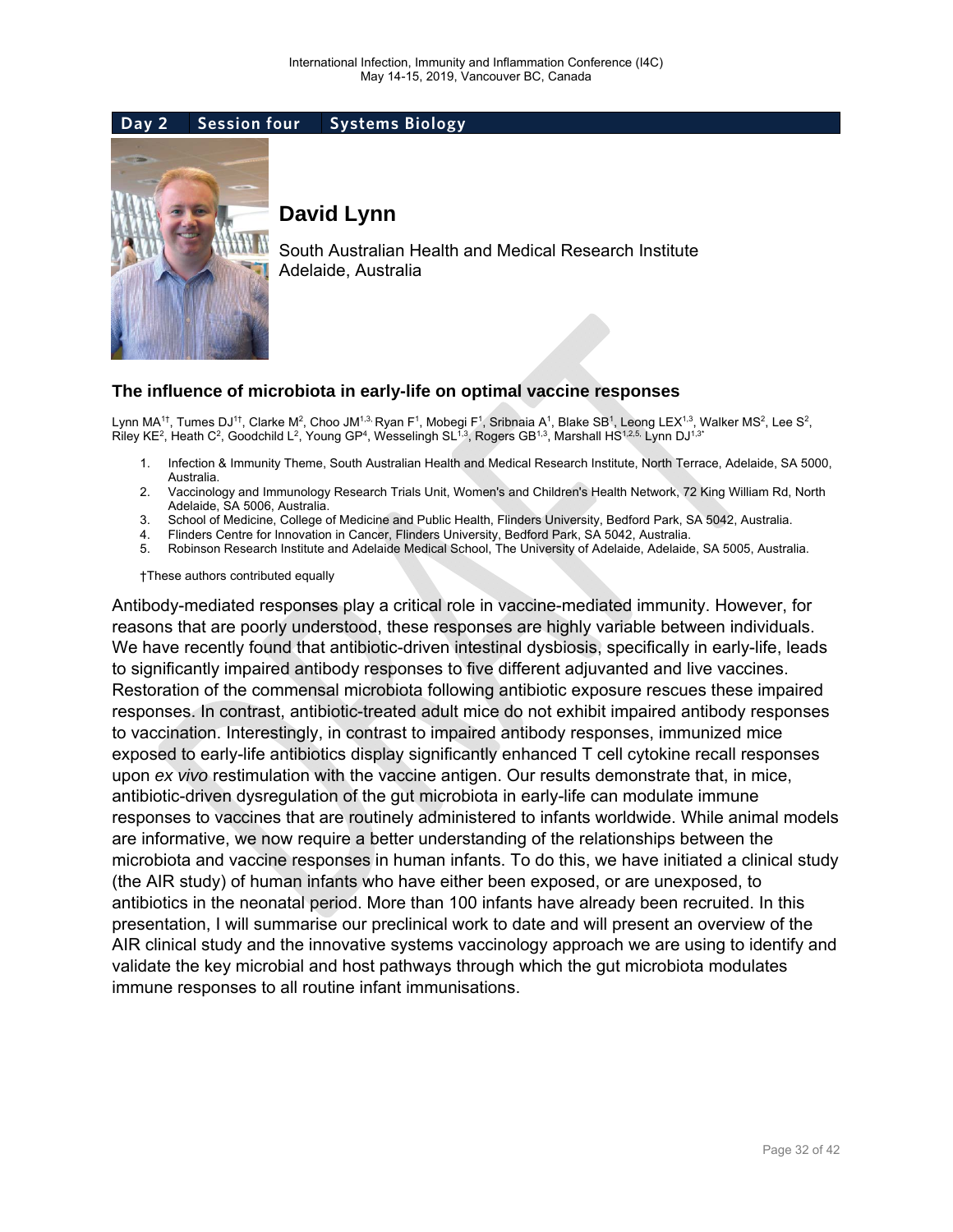

### **Jianguo (Jeff) Xia**

McGill University Montreal, Canada

### **Towards Immersive Network-based Visual Analytics for Systems Biology**

Network analysis is a powerful approach in systems biology. Networks capture known relationships among different entities (molecules, diseases, *etc*.) of interest. Multiple algorithms can be applied to reveal important connections and "hot spots". Researchers can then visually explore these relationships to gain insight or develop new hypothesis. The process is appealing, as networks intuitively engage and empower users to make more informed decision based on systems-level considerations.

 The wide applications of different omics technologies necessitate generation and visualization of increasingly large networks. This once enjoyable experience in network analysis has now become a big challenge. In this talk, I will discuss our recent efforts in leveraging cloud technology, machine learning and virtual reality (VR) to develop a new-generation platform for network-based visual analytics directly accessible from web browsers. If conditions permit, audiences will have the opportunity to experience "immersive" network visualization by the end of my talk.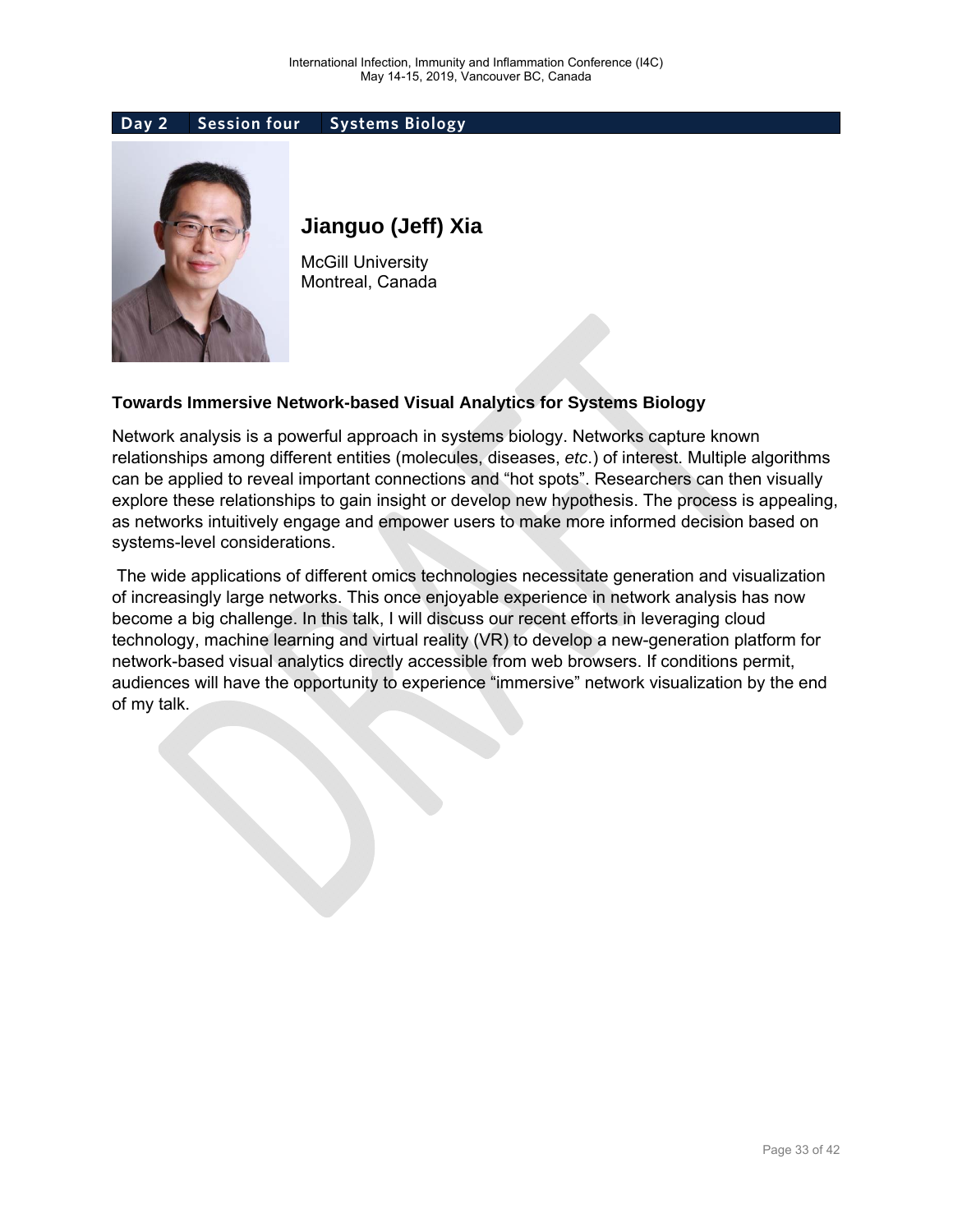

### **Jason Kindrachuck**

Laboratory of Emerging and Re-emerging Viruses, University of Manitoba Winnipeg, Canada

### **Characterizing the molecular determinants underlying severe Ebola virus disease and post-recovery persistence: science under negative pressure**

Emerging and re-emerging viruses pose a significant threat to global public health. Outbreaks attributable to these pathogens, including ebolaviruses and influenza viruses, continue to increase in frequency as a result of changing socio-economic, environmental, and ecological factors. Many of these viruses result in severe illness and complex pathogenesis during the course of infection; however, the molecular processes underlying clinical illness are often poorly understood. To this end, an integration of basic research and clinical data can accelerate translational research for emerging and re-emerging viruses. Detailed molecular investigations of the severe clinical and pathologic manifestations associated with these viruses provides important insight into disease pathogenesis and may advance therapeutic discovery. Characterization of the global activation state of host cell kinases (the kinome) provides direct insight into cellular responses at the level of complex cell signaling networks and individual kinases. Further, kinome analysis may also guide patient management strategies and facilitate therapeutic discovery. The utility of kinome analysis and systems biology approaches for investigating emerging and re-emerging viral diseases will be discussed with a focus on Ebola virus pathogenesis throughout the course of nonfatal human clinical disease and convalescence. In particular, I will highlight: i) the relation of viral-mediated cell response dysregulation with clinical disease progression; and ii) the molecular mechanisms underlying asymptomatic Ebola virus testicular persistence and sexual transmission during convalescence.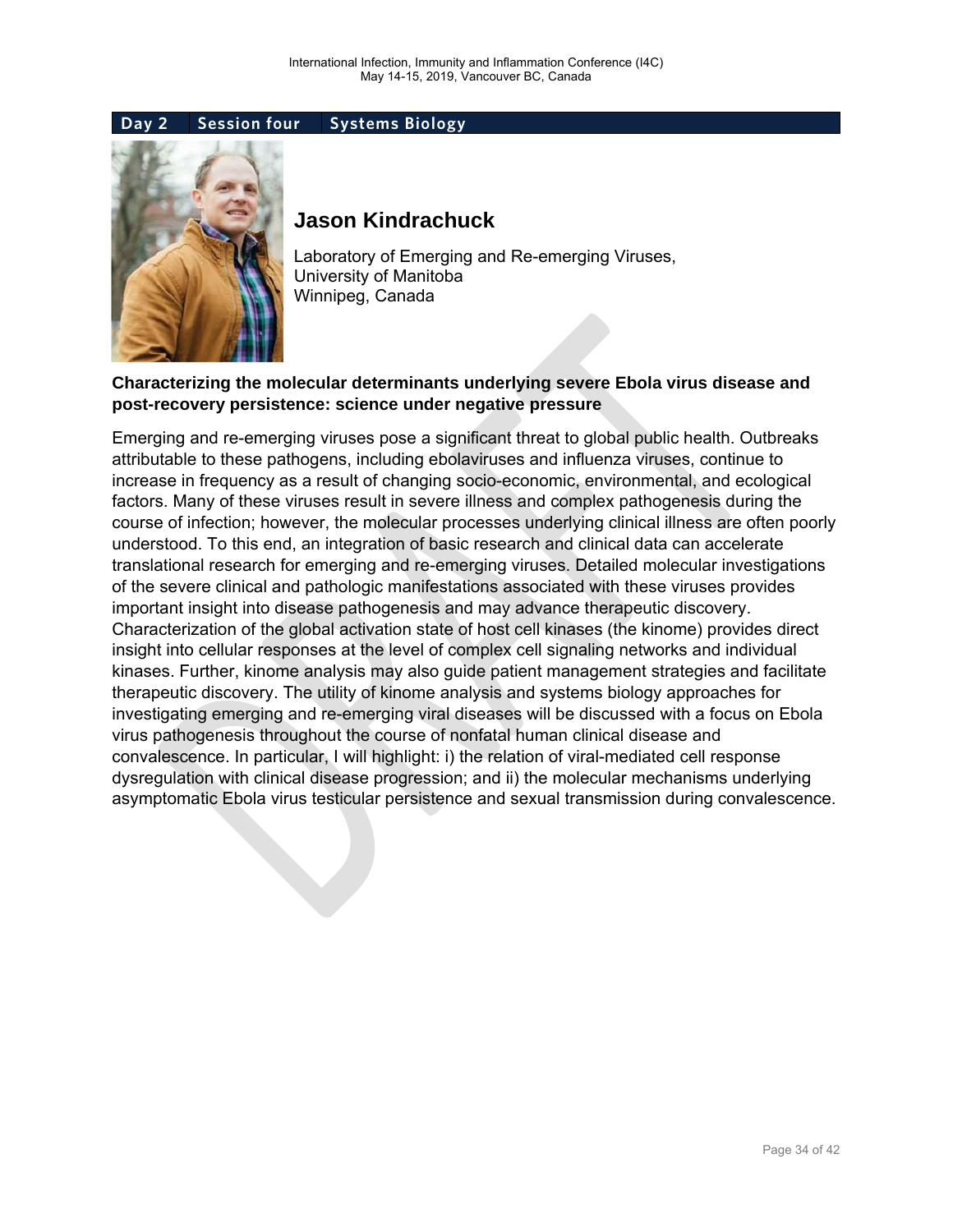#### **Day 2 Session five New Therapeutic Discoveries**



### **John Hale**

Blis Technologies Otgao, New Zealand

#### *Oral Blis- Streptococcus salivarius probiotics to promote a healthy oral microbiota*

*Streptococcus salivarius* is a commonly-occurring commensal bacterium found both exclusively and ubiquitously in the human oral cavity. The well-characterized *S. salivarius* strain K12 was originally selected for development as a probiotic on the basis of its particularly strong, megaplasmid-encoded inhibitory activity against the important disease- associated species *Streptococcus pyogenes*. As such, its initial application was to provide school-aged children with protection against streptococcal pharyngitis. Clinical trials have shown exciting results and have led to reduced absenteeism from school and work associate with simple probiotic application. Other work identified additional health benefits linked to the regular use of probiotic preparations of oral probiotics including the reduction of acute otitis media episodes in young children and decreased severity of symptoms in halitosis-affected adults. This talk will present the story behind the development of a probiotic bacterium for a new application including an insight to the science, development and challenges face as well as discussion about new opportunities and applications not previously anticipated at the time of original discovery.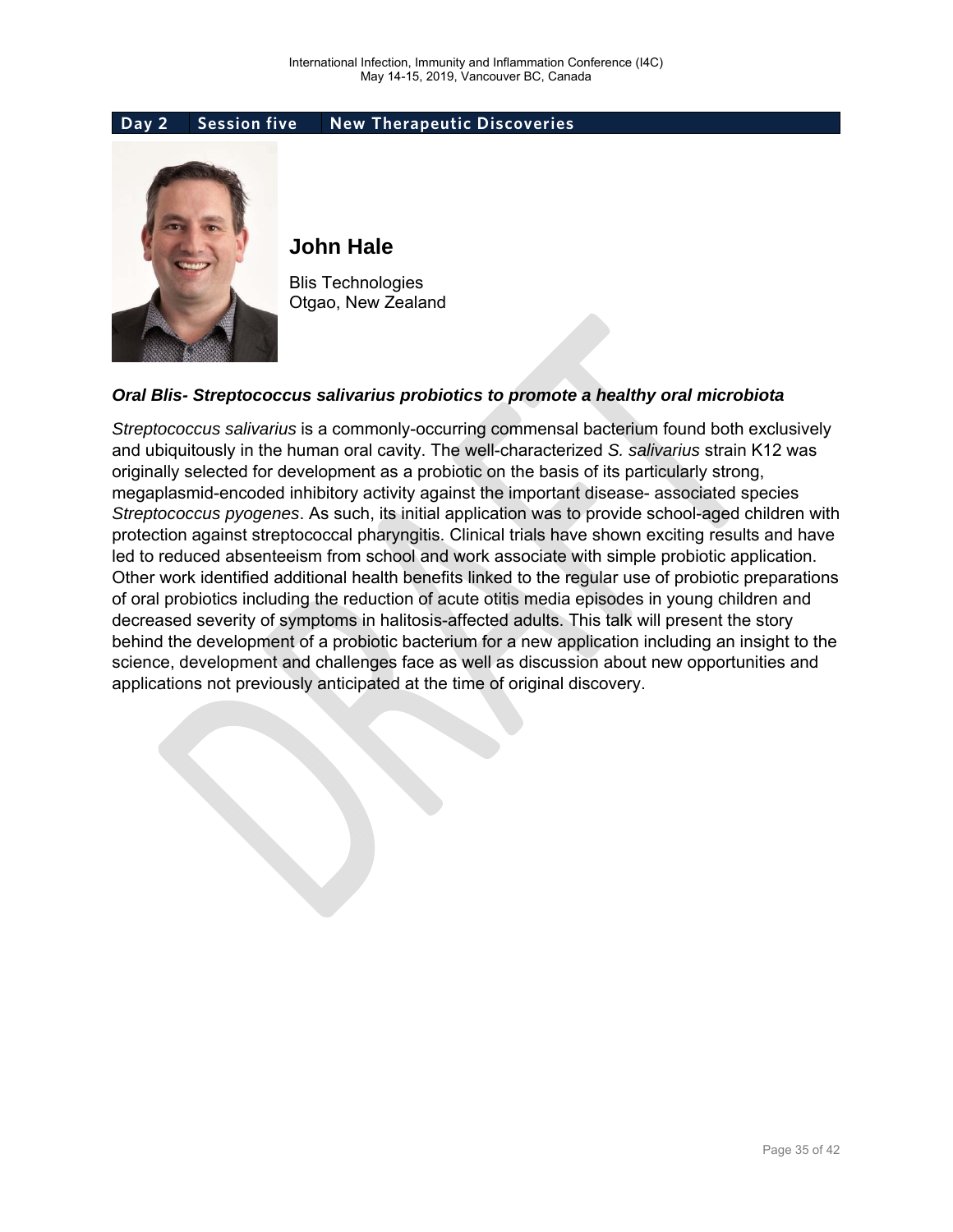

### **Neeloffer Mookherjee**

Manitoba Centre for Proteomics and Systems Biology University of Manitoba Winnipeg, Canada

#### **Innate defence regulator (IDR) peptide in airway inflammation**

Innate Defence Regulator (IDR) peptides, synthetic derivatives of cationic host defence peptides, can resolve both infections and regulate inflammation. Exogenous administration of IDR peptides can confer protection and control inflammation in a variety of infection models. We examined the effects of IDR peptides in a house dust mite-challenged murine model of airway inflammation, which is routinely used as a preclinical model for asthma. We showed that our lead IDR peptide significantly improves airway hyper-responsiveness (breathing capacity) and suppresses infiltration of inflammatory cells, in particular eosinophils and neutrophils, in the lungs. System-level analyses revealed that the peptide suppresses the expression of several molecular candidates within the inflammatory network activated in the lungs. Our studies demonstrate that an immunomodulatory IDR peptide controls the pathophysiology related to airway inflammation in a murine model of allergic asthma. Further interrogation of underlying mechanisms demonstrated that IDR peptides regulate airway inflammation by targeting the chronic inflammatory cytokine IL-33 in bronchial epithelial cells (in murine lung tissue and in human primary bronchial epithelial cells). As IL-33 is implicated in steroid-refractory severe asthma, our findings suggest that IDR peptides exhibit the potential to control steroid-refractory severe asthma. These studies provide the foundation for the development of IDR peptides as immunomodulatory therapy for chronic inflammatory respiratory diseases. The advantage of IDR peptide-based therapy is the ability to control inflammation without compromising resolution of infections.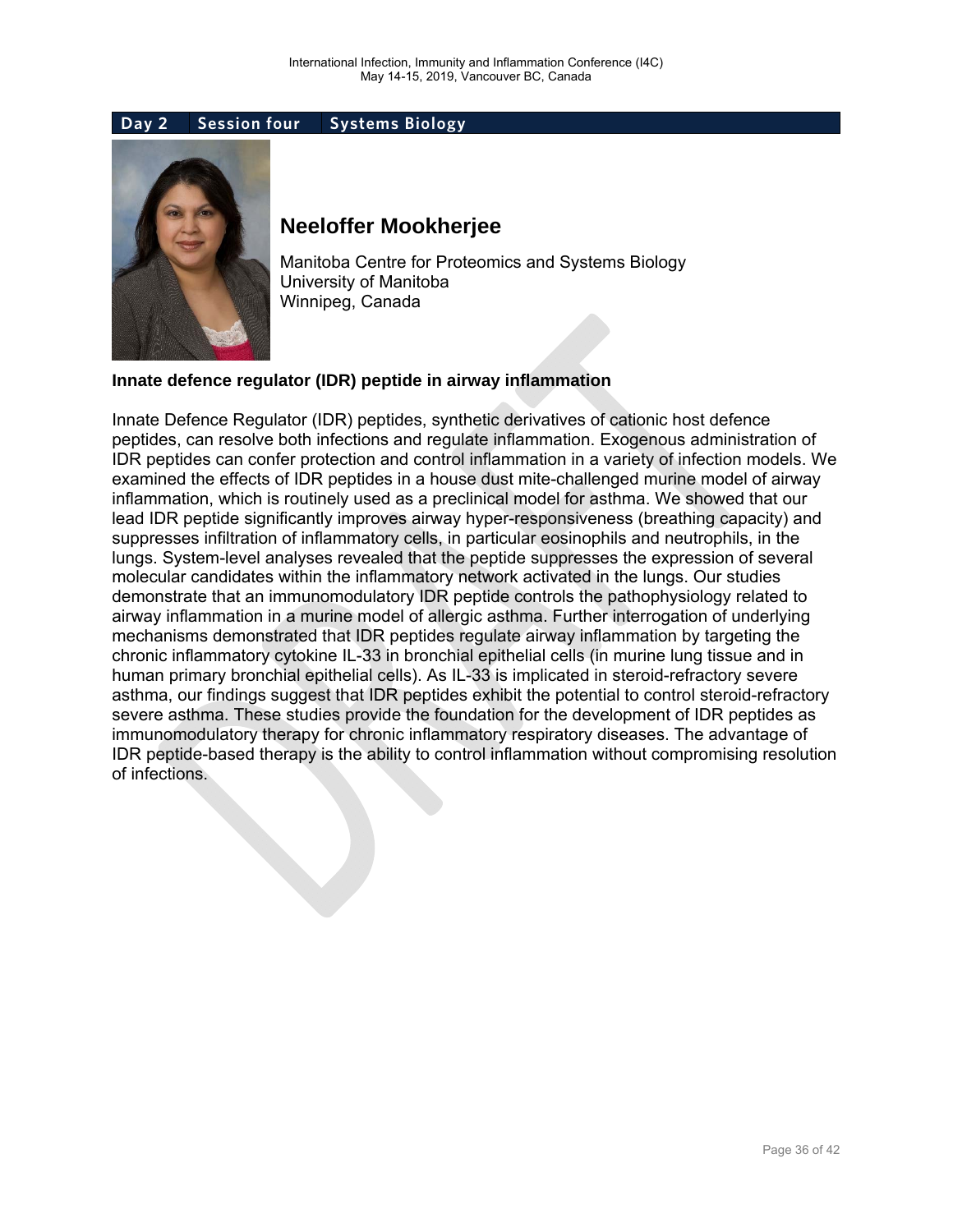

### **Shawn Lewenza**

Athabasca University Alberta, Canada

### **Small molecules that repress exopolysaccharide expression have antibiofilm and antivirulence activities against** *Pseudomonas aeruginosa.*

*Pseudomonas aeruginosa* is an archetypal biofilm-forming organism that causes chronic lung infections in cystic fibrosis (CF) patients. Biofilm formation is a universal virulence strategy in which bacteria grow in dense microbial communities enmeshed within a polymeric extracellular matrix. Matrix-enclosed populations are protected from antibiotic exposure and the immune system. The main extracellular matrix polymers of *P. aeruginosa* are exopolysaccharides (EPS) and eDNA. Given the central importance of the EPS for biofilms, they are attractive targets for novel anti-infective compounds. We used a high-throughput gene expression screen to identify compounds that repress expression of the *pel* genes. The *pel::lux* repressors demonstrated antibiofilm activity against microplate and flow chamber biofilms formed by wild-type and hyperbiofilm-forming strains. To determine the potential role of EPS in virulence, *pel/psl* mutants were shown to have reduced virulence in feeding behavior and slow killing virulence assays in *Caenorhabditis elegans.* The antibiofilm molecules also reduced *P. aeruginosa* PAO1 virulence in the nematode slow killing model. Lastly, the combination of antibiotics and antibiofilm compounds increased killing of *P. aeruginosa* biofilms. These small molecules represent a novel anti-infective strategy for the possible treatment of chronic *P. aeruginosa* infections.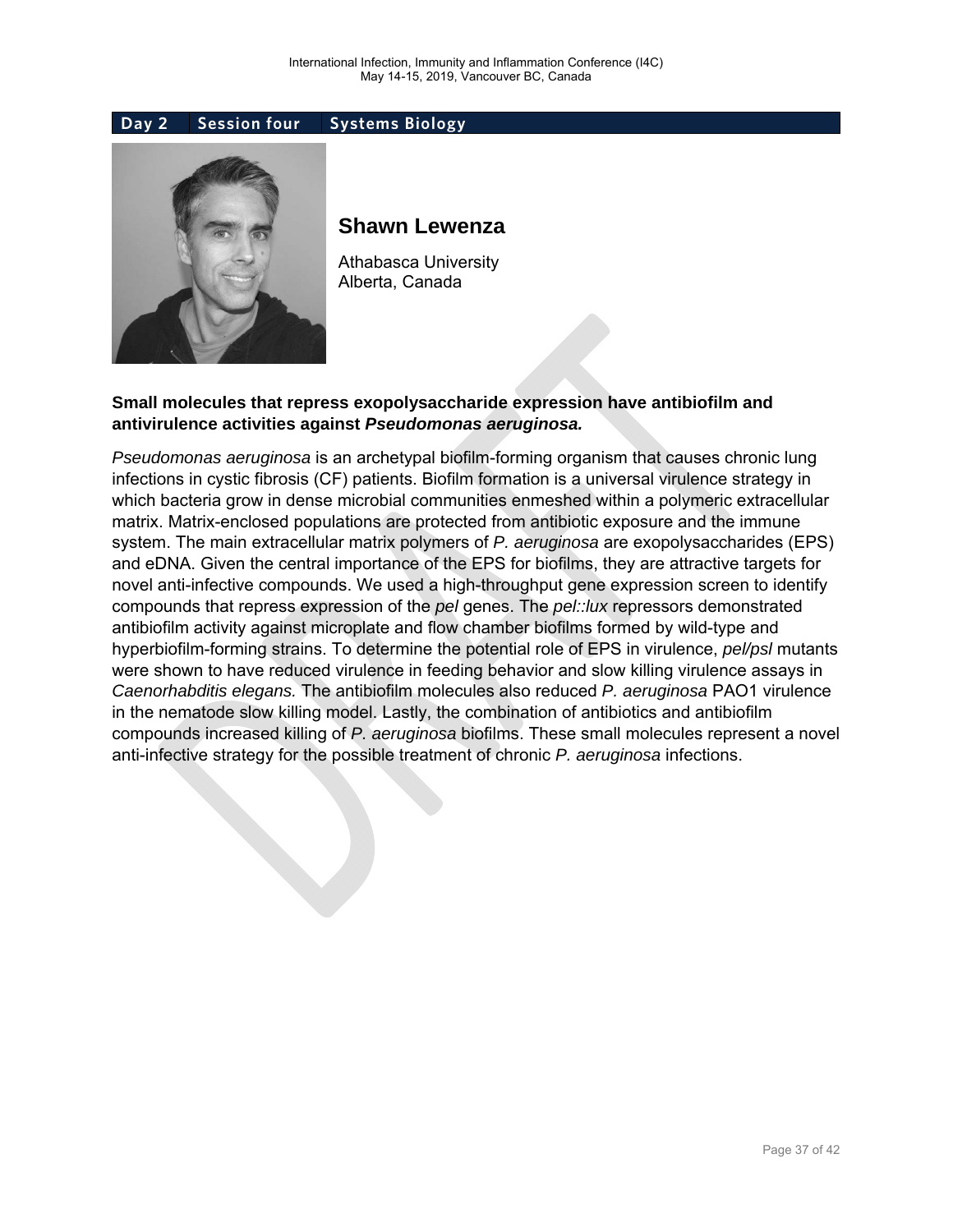

### **Victoria Korolik**

Institute for Glycomics, Griffith University Brisbane, Australia

#### **Bacterial chemotaxis and changing paradigms.**

Bacteria have evolved to sense changes in their environment and move to change their position in order to avoid unfavourable conditions or manoeuvre towards new niches using chemotaxis signal transduction pathway. Bacterial chemosensors respond to external stimuli with unique precision and sensitivity - a key survival trait in search for nutrients and locating a target host cell, and as such, are considered to be critical for bacterial colonisation and pathogenicity The well-researched E. coli chemotaxis system pathway (receptor-CheA/CheW-CheY-flagella) has previously served as a reference for the characterisation of chemotaxis in other bacteria. In recent years, however, our knowledge of chemotaxis pathways has progressed from a simple *E. coli* paradigm to a much more complex scenarios in other bacteria where similar, but more complex pathways exist. Gastrointestinal pathogen *Campylobacter jejuni* encodes a single chemosensory pathway relaying signal through eleven sensory receptors, seven of which sense external ligands. We have now characterised six of the seven *C. jejuni* external sensors, including the aspartate chemosensory receptor CcaA and the multi-ligand receptor CcmL, capable of responding to 5 repellents and 5 attractants, CcrG which respond to galactose and now a new class of chemosensor, Tlp10.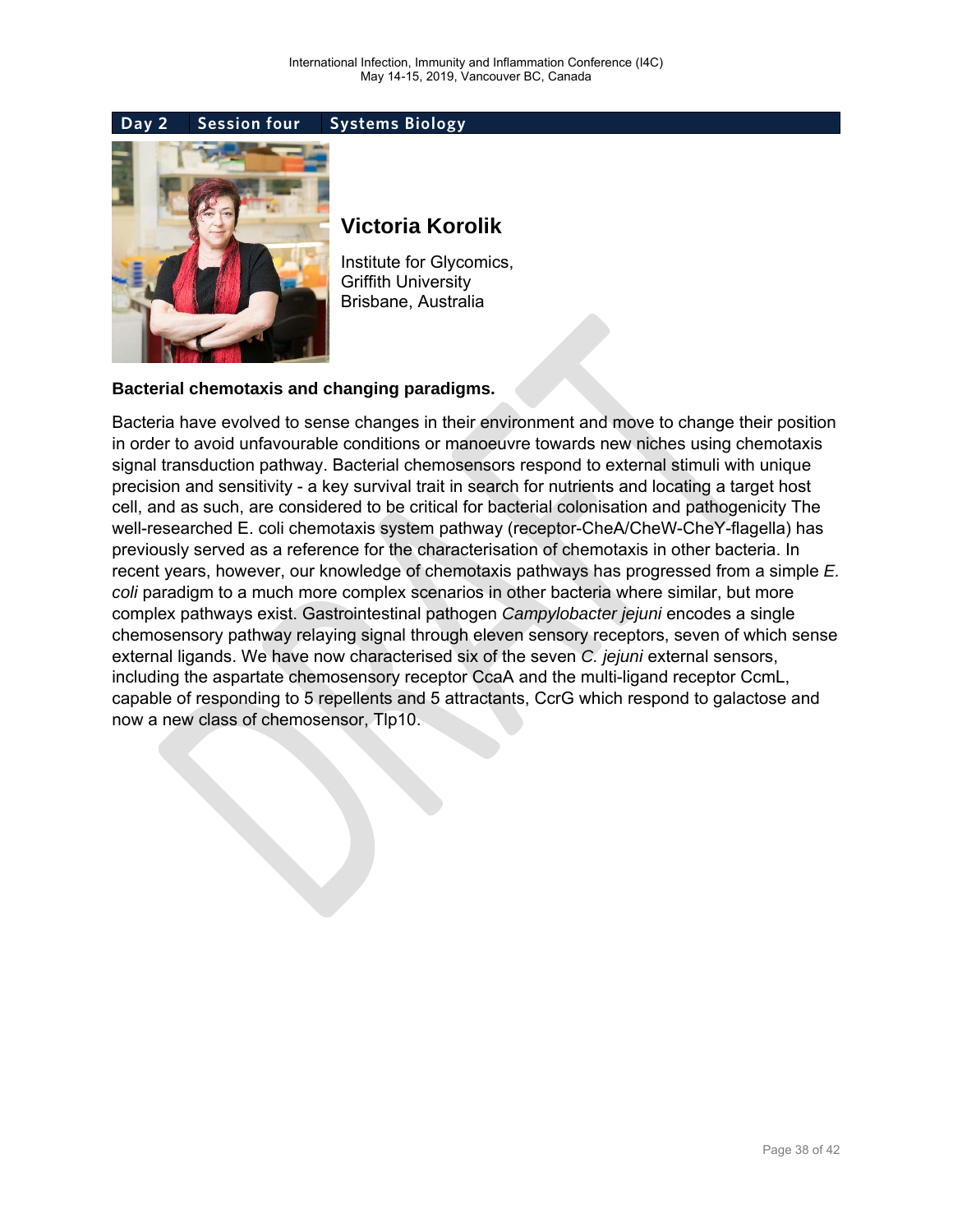

### **Joe McPhee**

Ryerson University Toronto, Canada

#### **Signaling heterogeneity in the conserved PhoPQ-PmrD-PmrAB regulatory cascade governing host-defence peptide resistance in** *Escherichia coli*

*Escherichia coli* is a well-characterized model organism and also a significant cause of enteric and invasive infections in numerous populations. In order to successfully colonize the host and cause disease, *E. coli* must be able to respond to host signals and resist killing by effector molecules of the host innate or adaptive immune system. During inflammatory bowel disease, host-defense peptides are produced in a disease-specific manner, whereby patients with CD showed elevated levels of human beta-defensins while patients with Crohn's disease have elevated levels of LL-37. Here, we show that clinical isolates of *E. coli* vary greatly in their ability to resist molecules of the host immune system in a disease specific manner. We created transcriptional fusions to GFP to assess the level of PhoPQ or PmrAB signaling in a subset of these disease-associated strains. We observe large strain to strain variation in the ability of a particular strain to respond to a PhoPQ inducing signal and these difference are correlated with the ability of the strain in question to mount an appropriate response to those signals. We propose that regulatory heterogeneity in conserved signaling systems may be a critical feature of bacterial responses to a given host environment.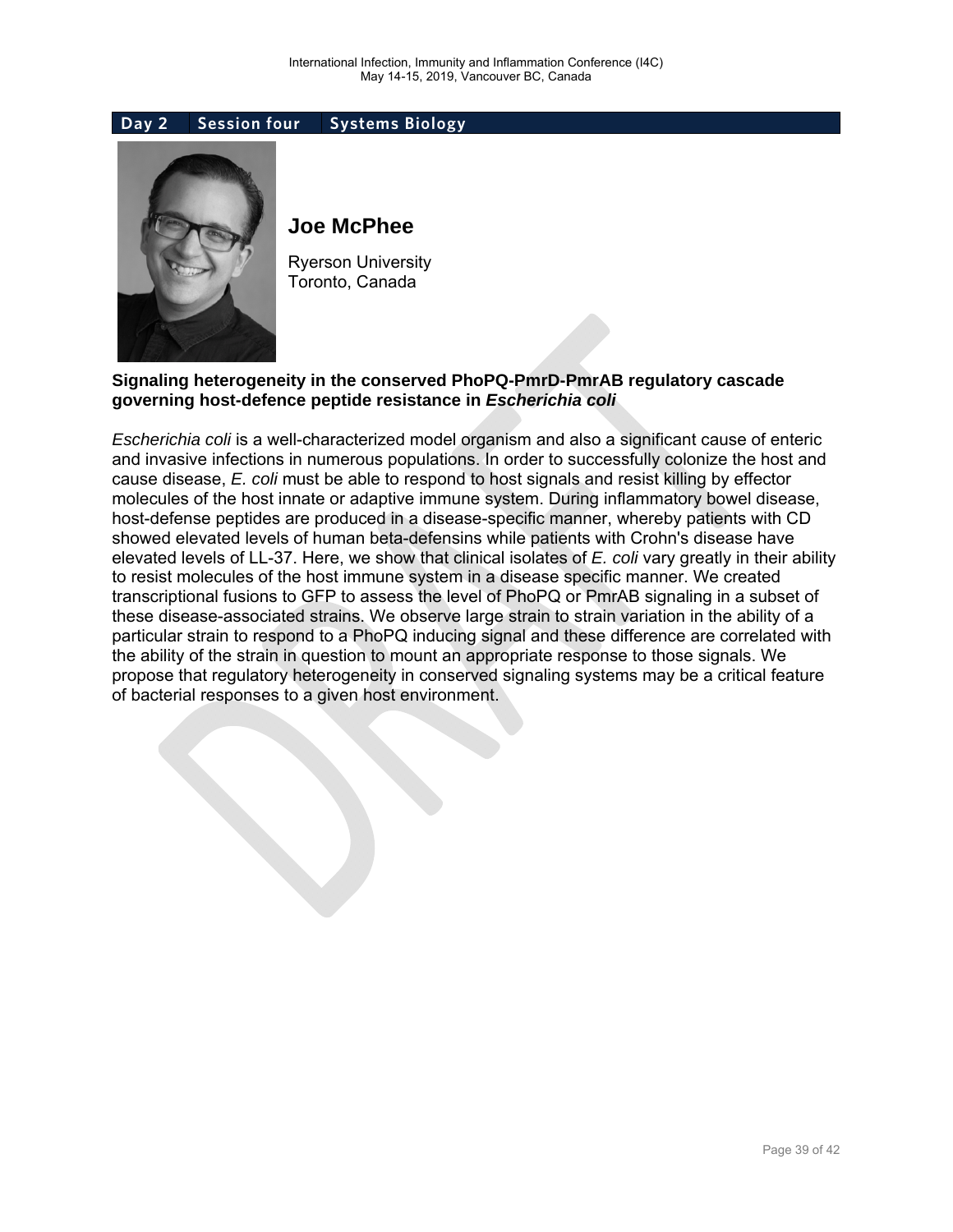## **Posters**

| #               | <b>Title</b>                                                                                                                          | Presenter                      |  |  |
|-----------------|---------------------------------------------------------------------------------------------------------------------------------------|--------------------------------|--|--|
|                 |                                                                                                                                       |                                |  |  |
|                 | Flor de María Torres Juárez<br>Antimicrobial molecules in platelets fight the Mycibacterial infection.                                |                                |  |  |
| 2               | Gallium disrupts bacterial iron metabolism and has therapeutic effects                                                                | <b>Richard Siehnel</b>         |  |  |
|                 | in mice and humans with lung infections                                                                                               |                                |  |  |
|                 |                                                                                                                                       |                                |  |  |
| 3               | Surfing motility: A conserved yet diverse adaptive phenotype                                                                          | Evelyn Sun                     |  |  |
| 4               | Role of the Herpes Simplex Virus Protein UL21 in Regulating Nuclear                                                                   | Renee Finnen                   |  |  |
|                 | <b>Egress of Capsids</b>                                                                                                              |                                |  |  |
|                 |                                                                                                                                       |                                |  |  |
| 5               | Multidrug adaptive resistance of Pseudomonas aeruginosa swarming<br>cells                                                             | Shannon Coleman                |  |  |
|                 |                                                                                                                                       |                                |  |  |
| 6               | Effect of treatment with metformin, insulin and glyburide on the                                                                      | <b>Adrian Rodriguez-Carlos</b> |  |  |
|                 | expression of antimicrobial peptides during infection with<br>Mycobacterium tuberculosis in vitro models.                             |                                |  |  |
|                 |                                                                                                                                       |                                |  |  |
|                 | Synthetic peptides as adjuvant therapy for acute and chronic                                                                          | Daniel Pletzer                 |  |  |
|                 | Pseudomonas aeruginosa skin infections                                                                                                |                                |  |  |
| 8               | Mechanisms underlying Pseudomonas aeruginosa susceptibility to                                                                        | Corrie Belanger                |  |  |
|                 | antimicrobials in clinically relevant conditions                                                                                      |                                |  |  |
|                 |                                                                                                                                       |                                |  |  |
| 9               | Machine Learning Approaches to predict ER patient progression to                                                                      | Arjun Baghela                  |  |  |
|                 | sepsis.                                                                                                                               |                                |  |  |
| 10              | The Effect of Macrophage Activation State and Endotoxin Tolerance                                                                     | Kate Sedivy-Haley              |  |  |
|                 | on resistance to Salmonella Infection                                                                                                 |                                |  |  |
|                 |                                                                                                                                       |                                |  |  |
| 11              | Treating chronic rhinosinusitis by eradicating biofilms using<br>antimicrobial photodynamic therapy and recolonizing the sinus with a | Mike Trimble                   |  |  |
|                 | healthy microbiome by sinonasal microbiota transplants.                                                                               |                                |  |  |
|                 |                                                                                                                                       |                                |  |  |
| 12              | The development of peptidomimetics with immunomodulatory and<br>anti-biofilm activities.                                              | Hashem Etayash                 |  |  |
|                 |                                                                                                                                       |                                |  |  |
| 13 <sup>°</sup> | Novel Biofilm-Specific Targets to Fight Adaptively Resistant                                                                          | Melanie Dostert                |  |  |
|                 | Infections                                                                                                                            |                                |  |  |
| 14              | RNA-Seq reveals inflammatory mechanisms of pediatric vasculitis                                                                       | Maren Smith                    |  |  |
|                 | before and after treatment.                                                                                                           |                                |  |  |
|                 |                                                                                                                                       |                                |  |  |
| 15              | Bioinformatic identification of Pseudomonas aeruginosa stringent<br>response regulon                                                  | <b>Travis Blimkie</b>          |  |  |
|                 |                                                                                                                                       |                                |  |  |
| 16              | Influence of nitrogen source and metabolism on virulence of                                                                           | Morgan Alford                  |  |  |
|                 | Pseudomonas aeruginosa                                                                                                                |                                |  |  |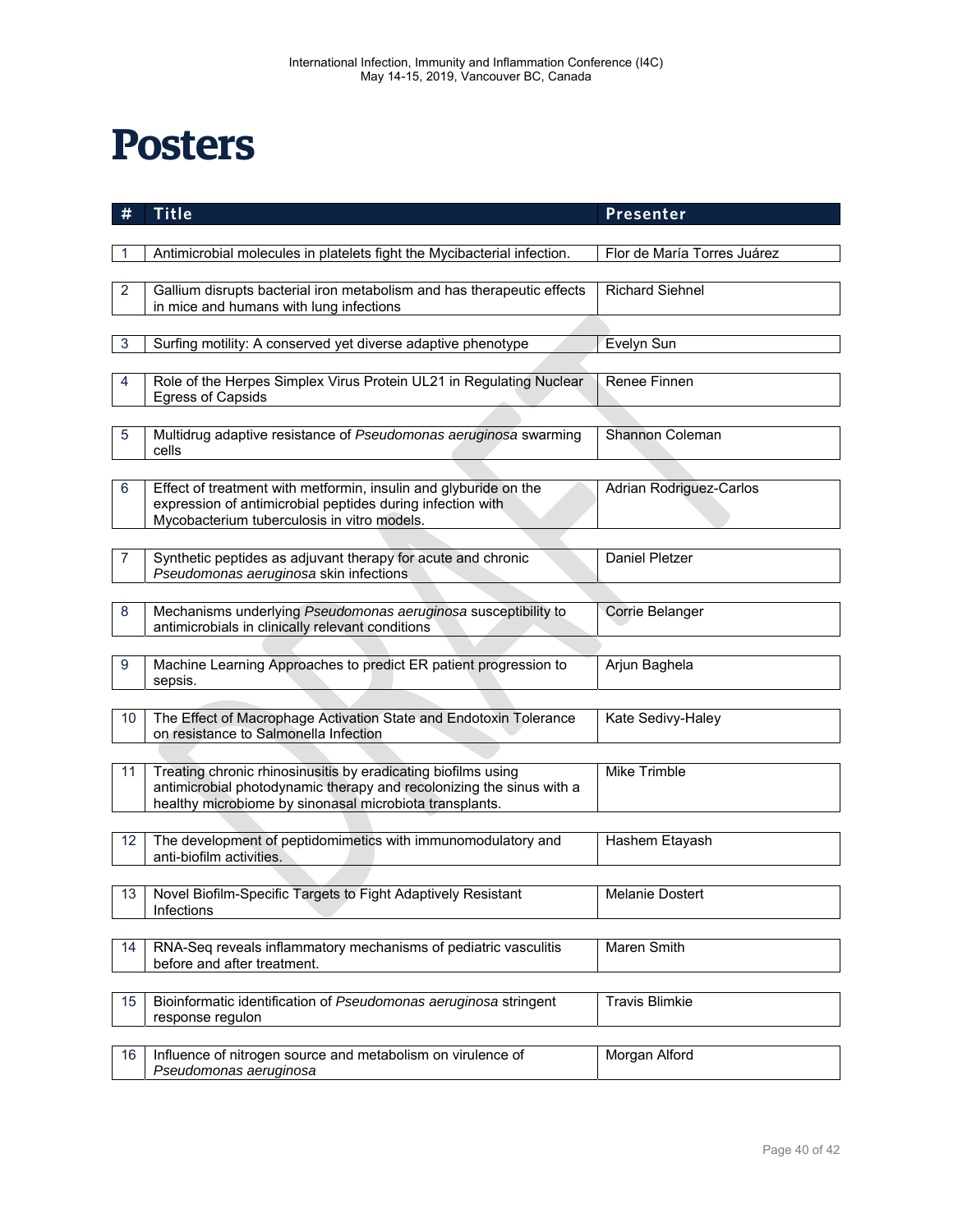#### International Infection, Immunity and Inflammation Conference (I4C) May 14-15, 2019, Vancouver BC, Canada

| 17              | Unraveling the Role of Monocytes/Macrophages during Endotoxin<br>Tolerance - a New Driver of Sepsis                                  | Beverlie Baquir        |
|-----------------|--------------------------------------------------------------------------------------------------------------------------------------|------------------------|
|                 |                                                                                                                                      |                        |
| 18              | Integrative Genomics and Systems Biology of Pseudomonas<br>aeruginosa: Evolutionary Biology of an Opportunistic Pathogen             | Roger C. Levesque      |
|                 |                                                                                                                                      |                        |
| 19              | Direct in Vivo Studies of Pseudomonas aeruginosa Bacterial Diversity                                                                 | Roger C. Levesque      |
|                 | in Lung Infections.                                                                                                                  |                        |
|                 |                                                                                                                                      |                        |
| 20              | Identification and characterization of crocodylian beta-defensin                                                                     | Felix Santana          |
|                 | variants.                                                                                                                            |                        |
|                 |                                                                                                                                      |                        |
| 21              | Cdc42 Rho GTPase; the molecular switch regulating pro- and anti-                                                                     | Mahadevappa Hemshekhar |
|                 | inflammatory functions of the human host defence peptide LL-37                                                                       |                        |
|                 |                                                                                                                                      |                        |
| 22              | Interplay of LL-37 and IL-17: differential expression of proteins<br>associated with neutrophilic airway inflammation and remodeling | Anthony Altieri        |
|                 |                                                                                                                                      |                        |
| 23              | Disruption of the central hydrophobic region mitigates the anti-                                                                     | Hadeesha Piyadasa      |
|                 | inflammatory activity of an innate defence regulator (IDR) peptide, but                                                              |                        |
|                 | not the ability to improve lung function.                                                                                            |                        |
|                 |                                                                                                                                      |                        |
| 24              | Antibiotics suppress intestinal antiviral responses in a Microbiota-                                                                 | Andrew Sharon          |
|                 | independent manner                                                                                                                   |                        |
|                 |                                                                                                                                      |                        |
| 25              | The unusual convergence of steroid catabolic pathways in<br>Mycobacterium abscessus                                                  | Jessica Chorolovski    |
|                 |                                                                                                                                      |                        |
| 26              | Elucidating novel regulators of EPEC virulence through transcriptomic                                                                | Zakhar Krekhno         |
|                 | analysis.                                                                                                                            |                        |
|                 |                                                                                                                                      |                        |
| 27              | The Small RNA, SrbA, is Important for Biofilms and Pathogenicity in                                                                  | Patrick Taylor         |
|                 | Pseudomonas aeruginosa Strain PA14                                                                                                   |                        |
|                 |                                                                                                                                      |                        |
| 28              |                                                                                                                                      |                        |
| 29              |                                                                                                                                      |                        |
|                 |                                                                                                                                      |                        |
| 30              |                                                                                                                                      |                        |
|                 |                                                                                                                                      |                        |
| 31              |                                                                                                                                      |                        |
|                 |                                                                                                                                      |                        |
| 32              |                                                                                                                                      |                        |
|                 |                                                                                                                                      |                        |
| 33              |                                                                                                                                      |                        |
| 34              |                                                                                                                                      |                        |
|                 |                                                                                                                                      |                        |
| 35              |                                                                                                                                      |                        |
|                 |                                                                                                                                      |                        |
| 36              |                                                                                                                                      |                        |
|                 |                                                                                                                                      |                        |
| 37              |                                                                                                                                      |                        |
|                 |                                                                                                                                      |                        |
| $\overline{38}$ |                                                                                                                                      |                        |
| 39              |                                                                                                                                      |                        |
|                 |                                                                                                                                      |                        |
| 40              |                                                                                                                                      |                        |
|                 |                                                                                                                                      |                        |